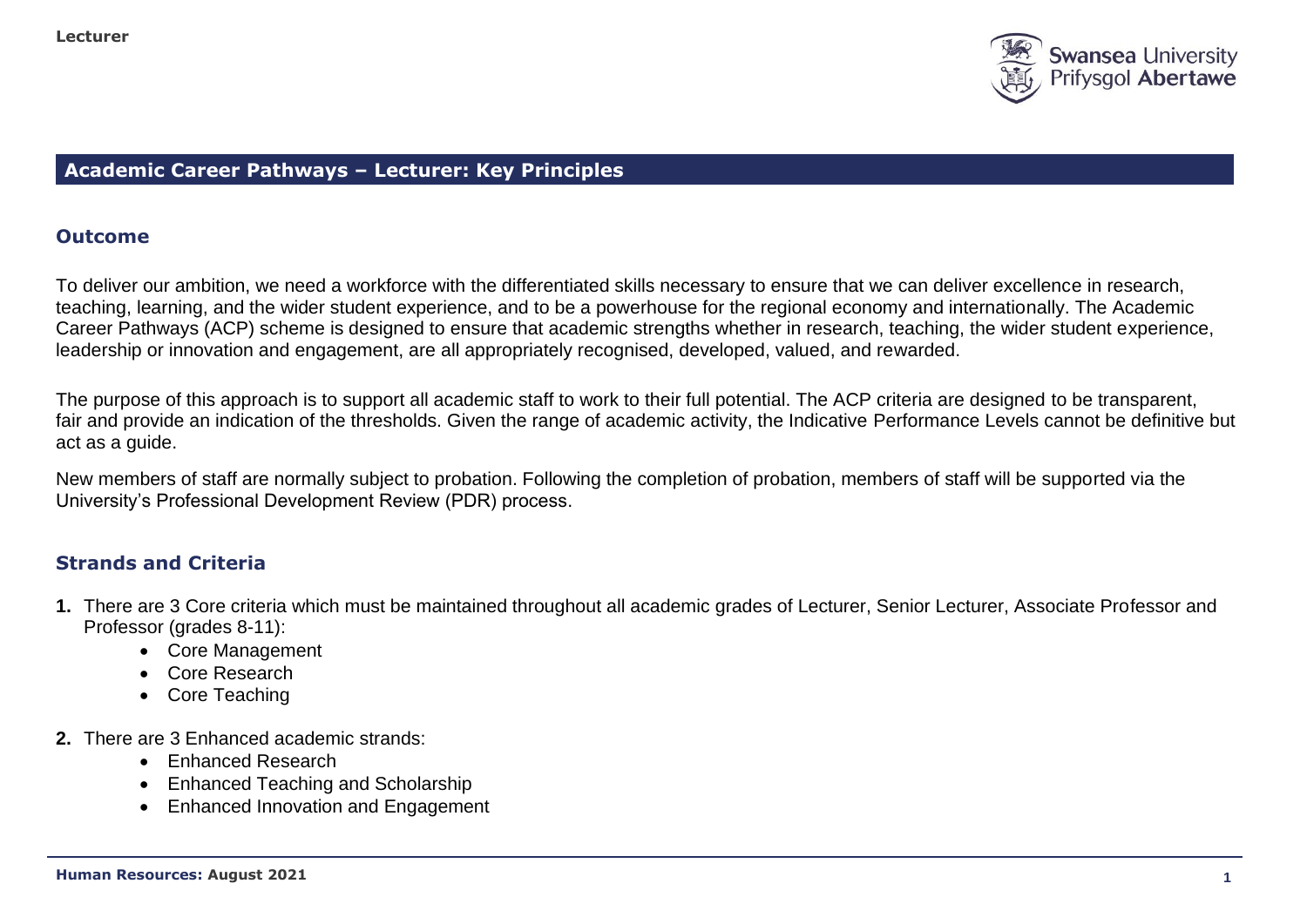

The three career pathways, based on excellence in research (R), teaching and scholarship (T) or innovation and engagement (IE) are shown diagrammatically below. As part of the career pathways, core criteria, must be maintained at all levels, for example Management, which is common for all strands. Each career pathway is shown below.



- **3.** The same 4 Enhanced criteria apply at each grade level but are increasingly challenging at each successive level
- **4.** The criteria specified at lower grades are assumed at the higher grades in each strand (e.g. the criteria in grade 8 are assumed in grade 9).
- **5.** The ACP are designed to be developmental. Members of staff should be supported in their development. Development is taken into account for probationary staff during their probationary period.

## **Criterion**

- **6.** Each criterion at each grade has clearly defined examples, which indicate a selection of additional evidence required.
- **7.** Academic leadership (in the sense that members of staff are leaders in their field) is incorporated into the academic strands.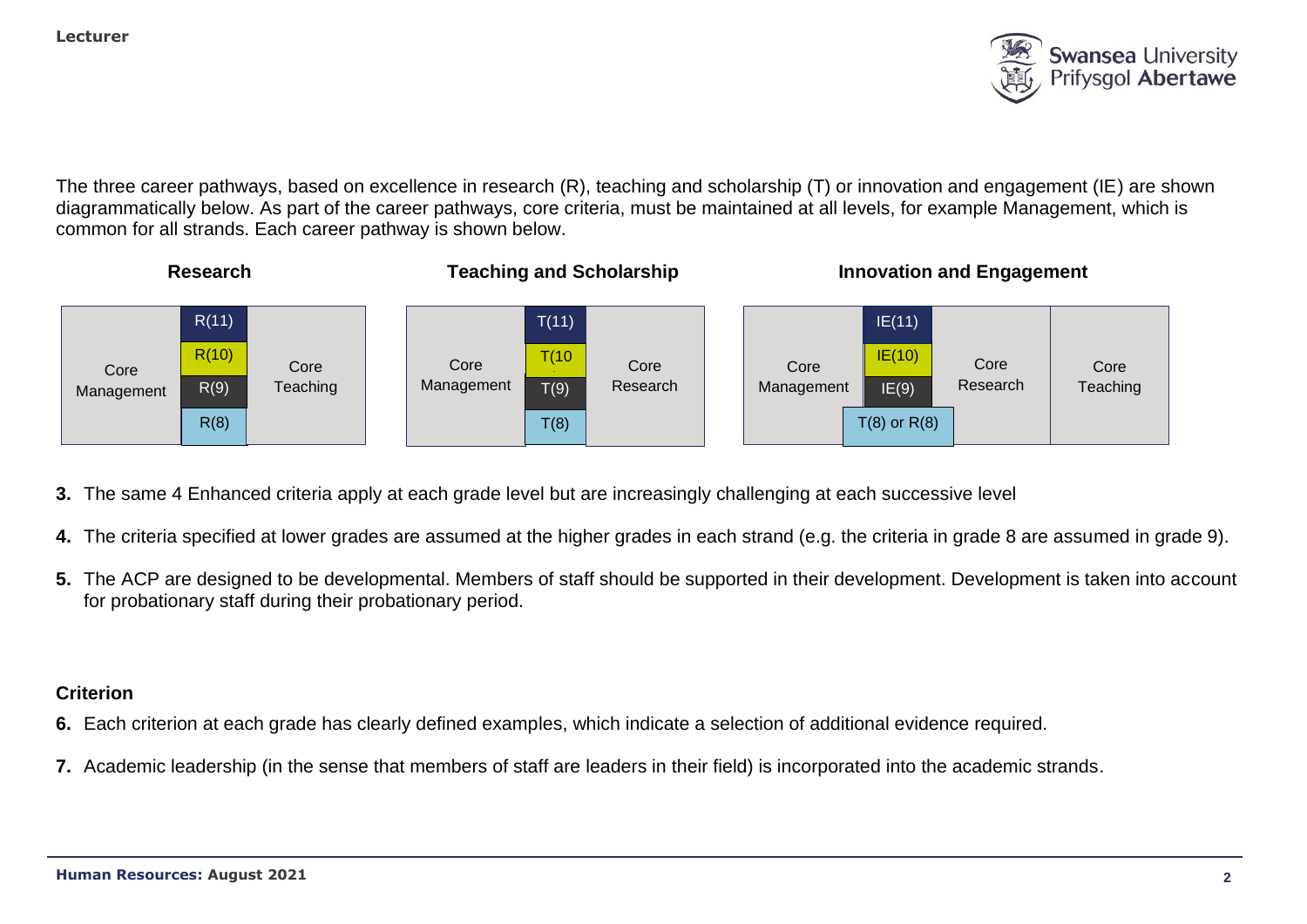

#### **Indicative Performance Levels**

- **8.** Each criterion at each grade has clearly defined examples and Indicative Performance Levels. Where there is more than one Indicative Performance Level, the University's strategic priority is indicated in bold.
- **9.** The Indicative Performance Levels apply pro rata for part time staff and are considered as appropriate. Part time staff should demonstrate the same quality as set out in the Indicative Performance Levels but fewer examples may be appropriate for part time staff'.
- **10.**The principles established in REF 2014 with regard to individual staff circumstance are applied to Indicative Performance Levels, for example with regards to maternity leave, career breaks, disability, caring responsibilities etc.

Consideration with regard to research outputs also applies to early career researchers in a similar way as REF 2014. Further details may be found in the [REF Code of Practice.](https://collaborate.swan.ac.uk/staff/projects/ref2015/SitePages/Home.aspx?RootFolder=%2Fstaff%2Fprojects%2Fref2015%2FShared%20Documents%2FInterim%20Code%20of%20Practice&FolderCTID=0x012000139FED14E093C94AB30ACC07EB68EE04&View=%7b72FCCC2E-4AD6-4F87-B278-20942BE53F44%7d)

**11.**Clinical academic staff\* are considered against the Indicative Performance Levels on a pro-rata basis on the basis of the proportion of their contract that is academic, in the same way as part time staff. (\*Does not apply to honorary appointments).

## **Academic Promotion**

- **12.**Each criterion at each grade has a number of 'Indicative Performance Levels' and examples of how the criterion may be met. Indicative Performance Levels are indicative of what is expected from staff applying for promotion.
- **13.**Applicants need to demonstrate:
	- The enhanced criteria in their chosen strand (Research, Teaching & Scholarship or Innovation & Engagement) at the grade to which they are making application; *and*
	- The Core criteria in Management and the Core criteria in either Teaching or Research (i.e. not in the chosen strand)
- **14.**Those applying for promotion must demonstrate how they meet the criteria set out in the relevant role profile. To do this an applicant should carefully explain in their application:
	- How they have achieved the level of competence suggested by the Indicative Performance Levels alongside each criterion.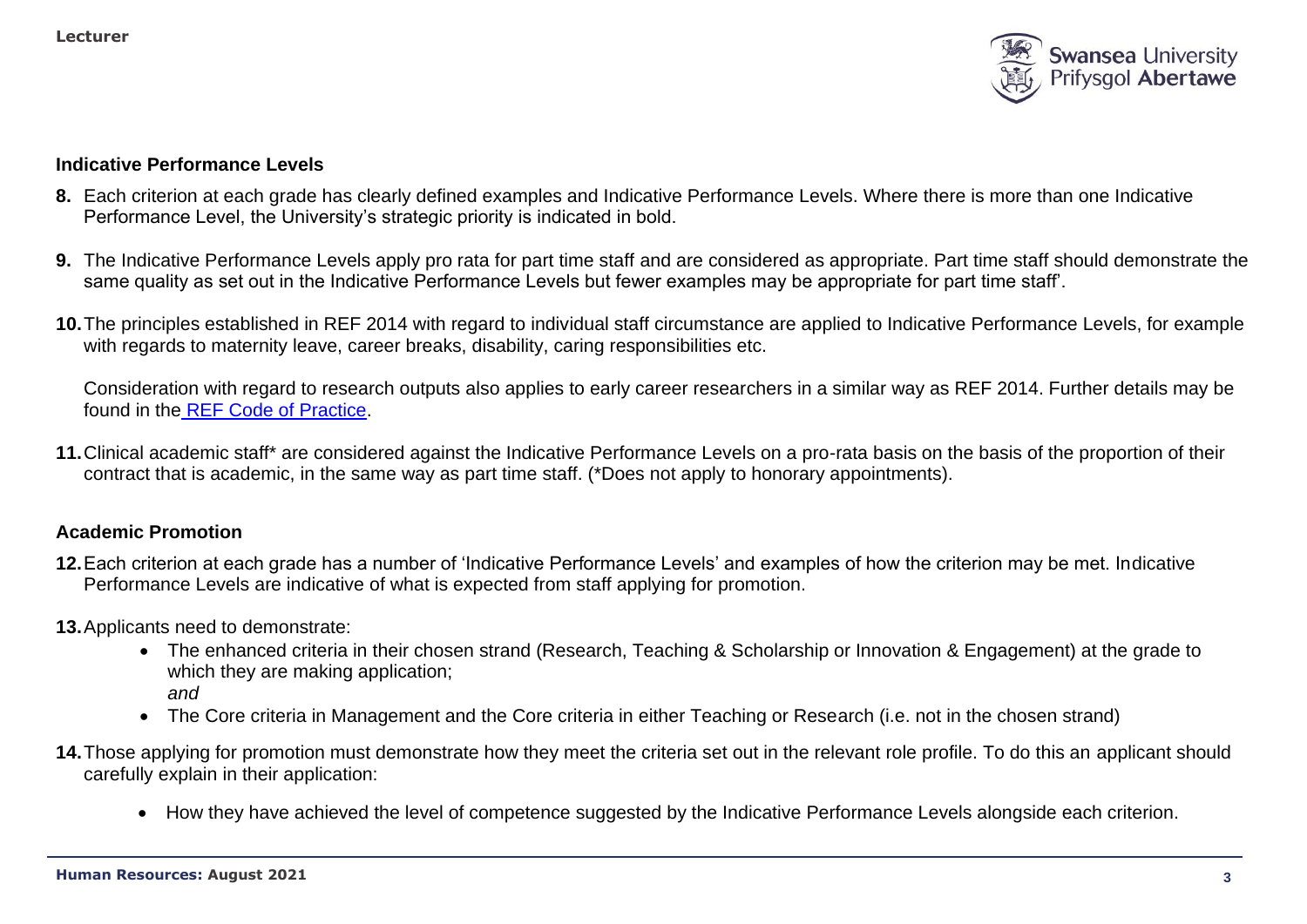

- Demonstrate how they have achieved the appropriate performance level, giving examples from their work, supported by evidence (examples may be similar to the examples set out in the role profile, or may be different examples provided they are of similar quality).
- **15.**Where applicants are not able to demonstrate that they meet a particular criterion in full or in part, but nevertheless consider that they have a case for promotion based on strengths in areas covered by other criteria within the career strand, they should not be discouraged from applying for promotion. In these circumstances applicants should:
	- ensure that strength in other areas is fully explained and evidenced: *and*
	- provide an explanation of why a particular criterion cannot be met, and if appropriate include evidence in support.
- **16.**Where applicants are seeking to establish a criterion, the Indicative Performance Level and the examples included alongside each criterion should be seen as guidance on the performance level to be demonstrated in order to make the case for promotion. Applicants should first consider whether they meet the indicators included alongside each criterion. If these are not met, applicants should consider whether they can provide evidence at a comparable level.

If applicants are unable to demonstrate that they have met a particular Indicative Performance Level, they may be able to demonstrate equivalence and should make it clear where this is the case and explain how equivalence is claimed. The Promotion Committee considers each criterion and the evidence provided but also takes a holistic view of the application as a whole.

Applicants who consider that they meet all the Indicative Performance Levels should not assume that promotion is automatic. Applicants should provide sufficient evidence and examples for the panel to consider the promotion case fully.

**17.**If appointed within the last 5 years and applying for promotion, we would expect evidence since appointment to demonstrate a sustained track record.

In this instance, we would encourage that the following should be clearly included in the narrative section of the application form:

- activity within your last 5 years from the previous appointment
- new activity since being appointed at Swansea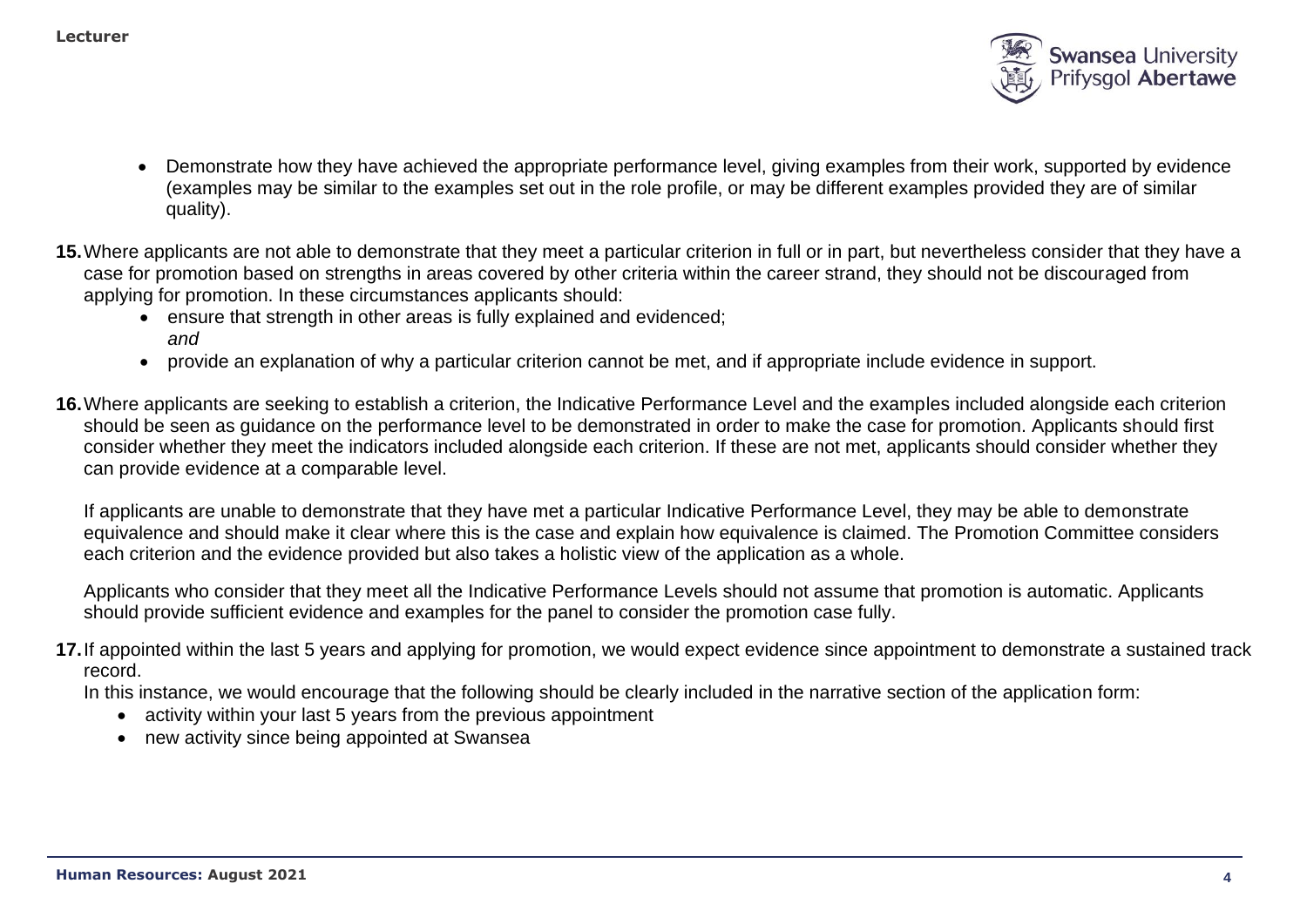

# **Academic Career Pathways Core Criteria – Management**

|    | <b>Criteria</b>                                                                                                                                                                                                                                                   | <b>Indicative Performance</b><br><b>Level</b>                                                                                                                                                                                                                                                                 | <b>Examples</b>                                                                                                                                                                                                                                                                                                                                                                                                                                                                                                                                                                                                                                                                                                                                                                                                                                                                                                                                                                                                                                                                                                                                                                                                                                                                                                                                                                                                                                                                     |
|----|-------------------------------------------------------------------------------------------------------------------------------------------------------------------------------------------------------------------------------------------------------------------|---------------------------------------------------------------------------------------------------------------------------------------------------------------------------------------------------------------------------------------------------------------------------------------------------------------|-------------------------------------------------------------------------------------------------------------------------------------------------------------------------------------------------------------------------------------------------------------------------------------------------------------------------------------------------------------------------------------------------------------------------------------------------------------------------------------------------------------------------------------------------------------------------------------------------------------------------------------------------------------------------------------------------------------------------------------------------------------------------------------------------------------------------------------------------------------------------------------------------------------------------------------------------------------------------------------------------------------------------------------------------------------------------------------------------------------------------------------------------------------------------------------------------------------------------------------------------------------------------------------------------------------------------------------------------------------------------------------------------------------------------------------------------------------------------------------|
| 1. | Contributing to our<br><b>Activities</b><br>Taking an active part in<br>formulating University,<br>Faculty, School or<br>departmental decisions<br>and contributing to<br>activities beyond the<br>immediate research,<br>teaching or scholarship<br>commitments. | Your 4 most significant<br>contributions over the<br>last 5 years that show<br>your personal<br>contribution and impact.<br>The degree of impact<br>could be on:<br>your students or your<br>team<br>your discipline or<br>$\frac{1}{2}$<br>department<br>your Faculty/School<br>the University<br>externally | Demonstrate, using a reflective approach, your personal contribution, the scale and<br>impact of what you have done. Some example areas are provided as guidance:<br>as a member of a departmental, School, Faculty or University Committee<br>$\bullet$<br>as an active contributor to initiatives or measures that promote equality<br>$\bullet$<br>as a member of a working group within the School/Department set up to<br>make recommendations to a Faculty/School Committee, e.g.<br>- making recommendations relating to changes to the assessment of a<br>module to the relevant Committee<br>- making decisions on potential teaching directions<br>- making decisions on potential research lines to pursue or on innovative<br>methodology that might be adopted<br>- reviewing and improving internal procedures (e.g. assessment, pastoral<br>arrangements, timetabling)<br>to Student Experience initiatives e.g.<br>$\bullet$<br>- improving the experience of students with regard to pastoral care<br>- improving the experience of international students e.g. facilitating their<br>integration into the wider student community<br>improving the experience of non-traditional students, disabled students,<br>ethnic minority students<br>- improving student placement experiences<br>the Faculty admissions and recruitment process by participating in interviews<br>$\bullet$<br>or giving talks<br>the recruitment of international students<br>$\bullet$ |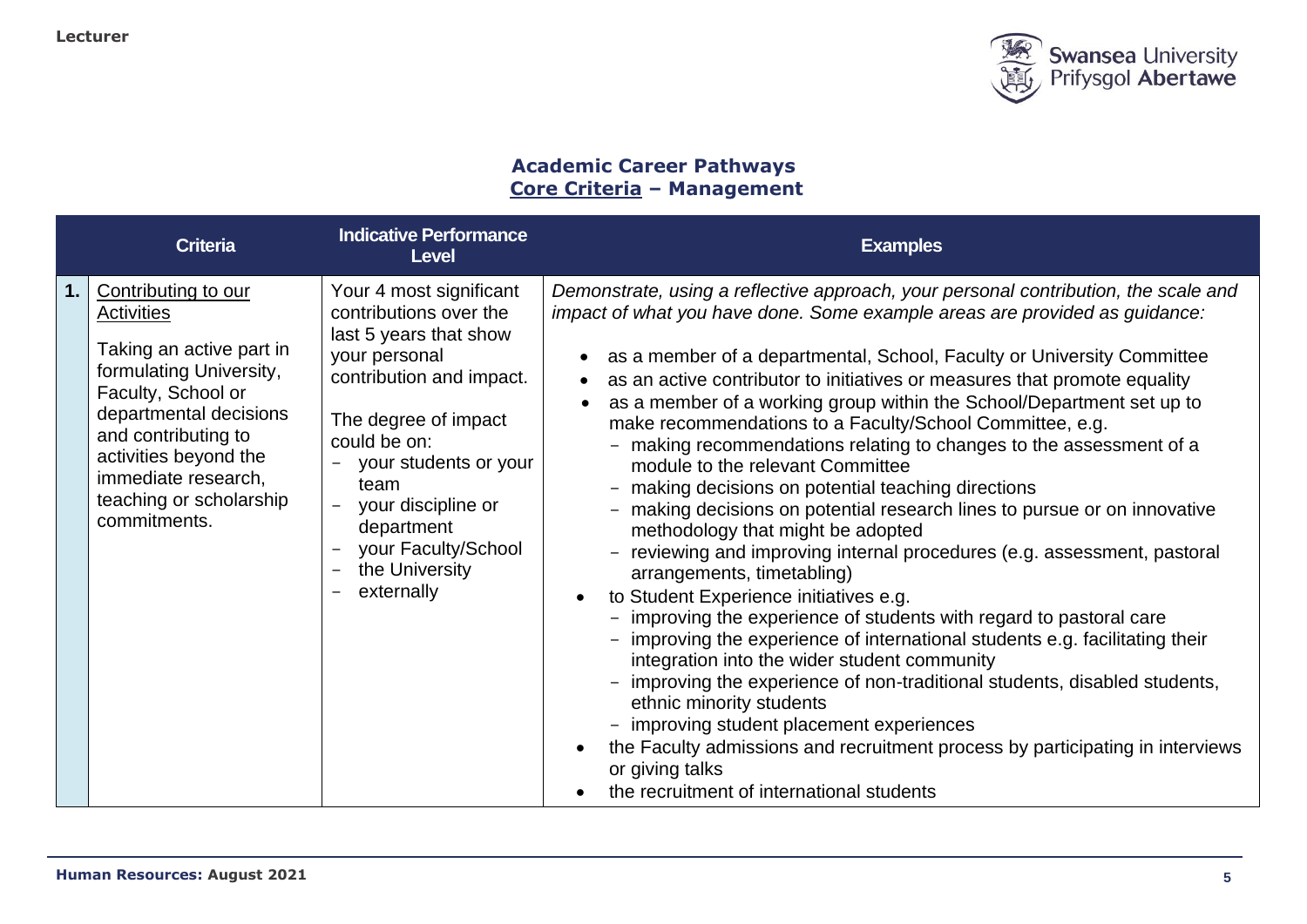

|    |                                                                                                                                                                                                              |                                                                                                                          | the effective delivery of co-ordinating roles, such as, co-ordinating fieldwork or<br>student placements<br>to a conference/workshop, organisation of examinations or an external event<br>to establishing information or communication systems for the Faculty/School<br>or externally<br>working together across the University and beyond<br>contributing to the Faculty or University via roles such as Admissions Tutor,<br><b>Exams Co-ordinator</b><br>as an internal panel/peer assessment member for research grants and/or<br>outputs<br>as a UoA lead for REF<br>as PhD examiner and Chair                                                                                                                                                                                                                                                                        |
|----|--------------------------------------------------------------------------------------------------------------------------------------------------------------------------------------------------------------|--------------------------------------------------------------------------------------------------------------------------|------------------------------------------------------------------------------------------------------------------------------------------------------------------------------------------------------------------------------------------------------------------------------------------------------------------------------------------------------------------------------------------------------------------------------------------------------------------------------------------------------------------------------------------------------------------------------------------------------------------------------------------------------------------------------------------------------------------------------------------------------------------------------------------------------------------------------------------------------------------------------|
| 2. | Participating in<br><b>Professional Activities</b><br>Engaging with<br>professional activities<br>related to the discipline<br>through networking at<br>conferences or<br>involvement in external<br>groups. | Your 2 most significant<br>contributions over the<br>last 5 years that show<br>your personal<br>contribution and impact. | Demonstrate, using a reflective approach, your personal contribution, the scale and<br>impact of what you have done. Some example areas are provided as guidance:<br>as an active member of external networks, e.g. to secure funding or to further<br>understanding<br>through developing contacts outside research or teaching teams in order to<br>build on academic expertise, and to discuss and share information and ideas<br>participating in national subject specialist groups (e.g. for research or<br>scholarship)<br>as a member of and engaging with an external professional body through<br>attendance at events<br>through an external or professional body<br>through professional networks<br>with external stakeholders<br>maintaining professional qualifications/standing<br>networking at conferences that lead to an outcome, e.g. a new partnership |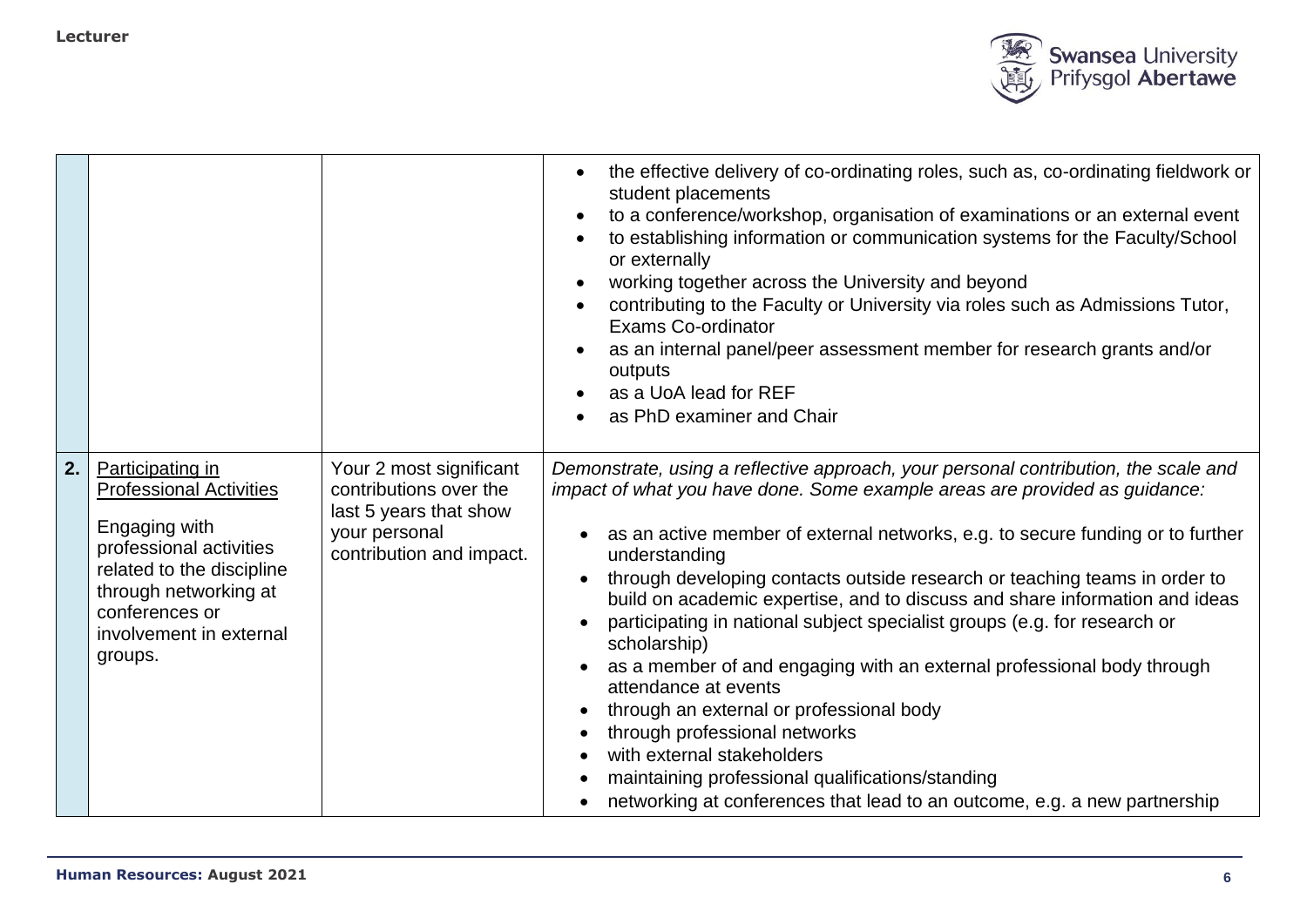

| 3. | <b>Managing Self and Others</b><br>Supporting and enabling<br>the development of | Your 2 most significant<br>contributions over the<br>last 5 years that show<br>your personal | Demonstrate, using a reflective approach, your personal contribution, the scale<br>and impact of what you have done. Some example areas are provided as<br>guidance:               |
|----|----------------------------------------------------------------------------------|----------------------------------------------------------------------------------------------|------------------------------------------------------------------------------------------------------------------------------------------------------------------------------------|
|    | colleagues and yourself.                                                         | contribution and impact.                                                                     | (N.B.1 Please do not use personal names in examples)<br>(N.B.2 In more senior roles, the emphasis might be on supporting and developing<br>colleagues)                             |
|    |                                                                                  |                                                                                              | role modeling leadership values                                                                                                                                                    |
|    |                                                                                  |                                                                                              | using a coaching approach to engage with colleagues<br>contribution to promoting an environment of equality, trust respect and co-<br>operation                                    |
|    |                                                                                  |                                                                                              | contribution to working collaboratively                                                                                                                                            |
|    |                                                                                  |                                                                                              | actively seeking and acting on feedback from colleagues<br>demonstrating continuous improvement through, for example, reviewing                                                    |
|    |                                                                                  |                                                                                              | module or programme handbooks, enrolment, recruitment, admissions or<br>the curriculum and the impact this has had                                                                 |
|    |                                                                                  |                                                                                              | establishing and maintaining career development through training and<br>development activities (e.g. mentoring, PDR reviewing, research grant<br>writing, peer review of teaching) |
|    |                                                                                  |                                                                                              | mentoring and developing colleagues                                                                                                                                                |
|    |                                                                                  |                                                                                              | completion of Transparent Approach to Costing (TRAC) returns, such as<br>the time allocation survey (TAS)                                                                          |
|    |                                                                                  |                                                                                              | Successful completion of Research Integrity training in the last 3 years                                                                                                           |

- Indicative Performance Levels have been calculated on a full-time Equivalent basis. To ensure transparency, consistency and inclusivity, expectations must be realistic with regards to quantity of output. For those working on a part-time contract these levels must be calculated pro-rata. Staff that have individual circumstances should also have the opportunity to share the impact of these on their activity.
- Where there is more than one Indicative Performance Level, the University's strategic priority is indicated in bold.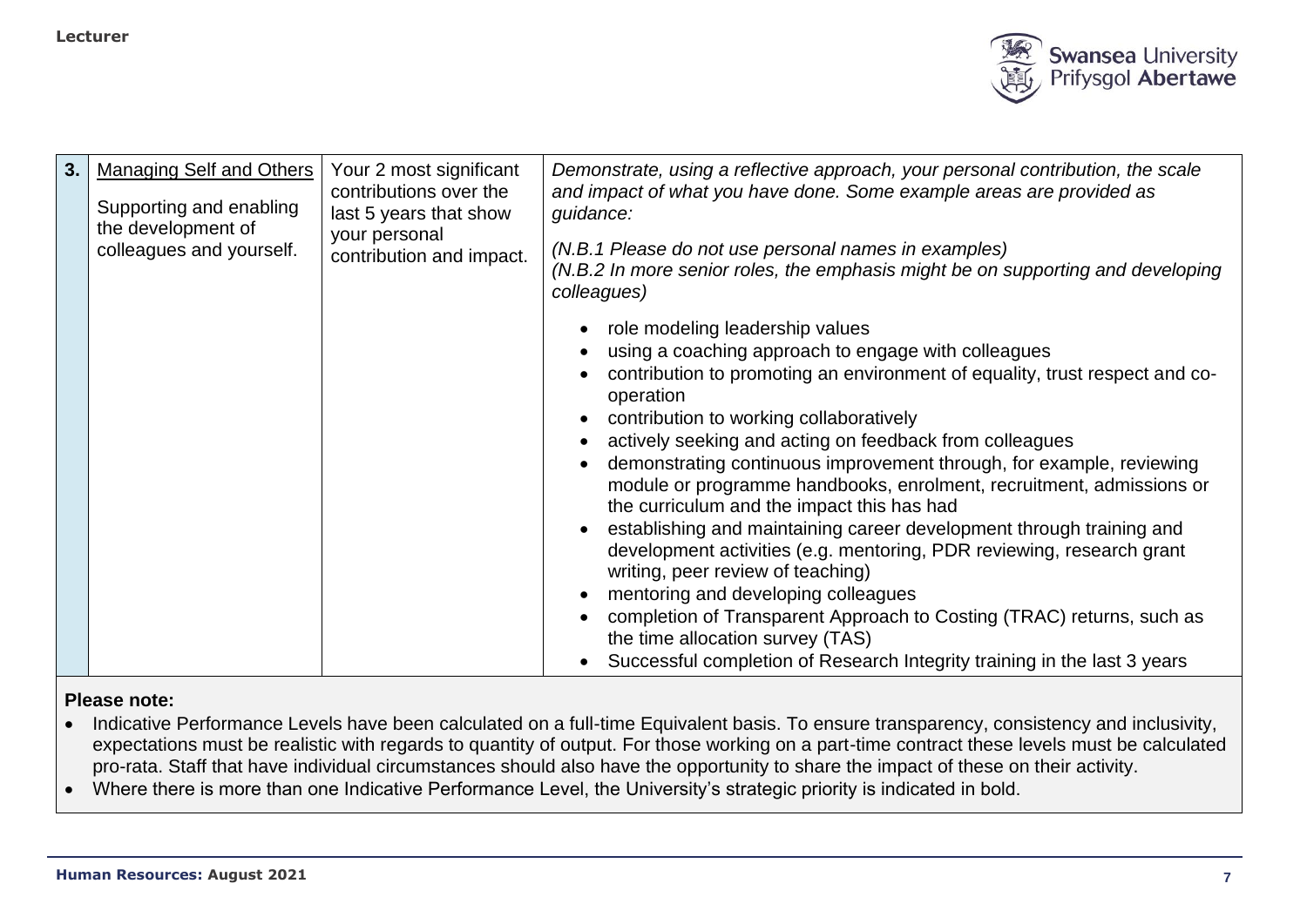

# **Academic Career Pathways Core Criteria – Research**

|     | <b>Criteria</b>                                                                                                                                                                           | <b>Indicative</b><br><b>Performance Level</b>                                                                                                   | <b>Examples</b>                                                                                                                                                                                                                                                                                                                                                                                                                                                                                                                                                                                                                                                                                                                                                                                                              |
|-----|-------------------------------------------------------------------------------------------------------------------------------------------------------------------------------------------|-------------------------------------------------------------------------------------------------------------------------------------------------|------------------------------------------------------------------------------------------------------------------------------------------------------------------------------------------------------------------------------------------------------------------------------------------------------------------------------------------------------------------------------------------------------------------------------------------------------------------------------------------------------------------------------------------------------------------------------------------------------------------------------------------------------------------------------------------------------------------------------------------------------------------------------------------------------------------------------|
| 1.  | <b>Research Outputs and</b><br>Activity<br>Disseminating research<br>findings through appropriate<br>written, oral or other media<br>both internally and externally<br>to the University. | Two publications of<br>quality in 5 years                                                                                                       | Demonstrate, using a reflective approach, your personal contribution, the scale<br>and the quality and impact of what you have done. Some example areas are<br>provided as guidance:<br>publications and/or other output – books, articles, collective volumes, editions<br>$\bullet$<br>of texts, translations, creative works, websites, datasets, policy papers,<br>research reports at a standard appropriate for that of the academic discipline                                                                                                                                                                                                                                                                                                                                                                        |
| 2.1 | <b>Research Projects and</b><br>Grants<br>Securing the resources<br>necessary to underpin<br>research/scholarly/innovation<br>activity, with success as<br>appropriate to the discipline. | Evidence of external<br>resources secured<br>relevant to the area<br>over a 5 year period,<br>such as those<br>indicated in the<br>example box. | Demonstrate, using a reflective approach, your personal contribution, the scale<br>and the impact of what you have done. Some example areas are provided as<br>guidance:<br>the types of resources can vary, depending on the discipline and can be<br>achieved either independently or in collaboration with others<br>independent or substantial contributions to the award of research support<br>funding or other acquisition of resources required to complete research<br>securing access to a library or special collection, obtaining travel grants,<br>$\bullet$<br>funding to stage a performance or exhibition, setting up a network, capturing of<br>Public Engagement with Research (PER) funding/activity with research<br>projects<br>evidence of the successful execution of a research project<br>$\bullet$ |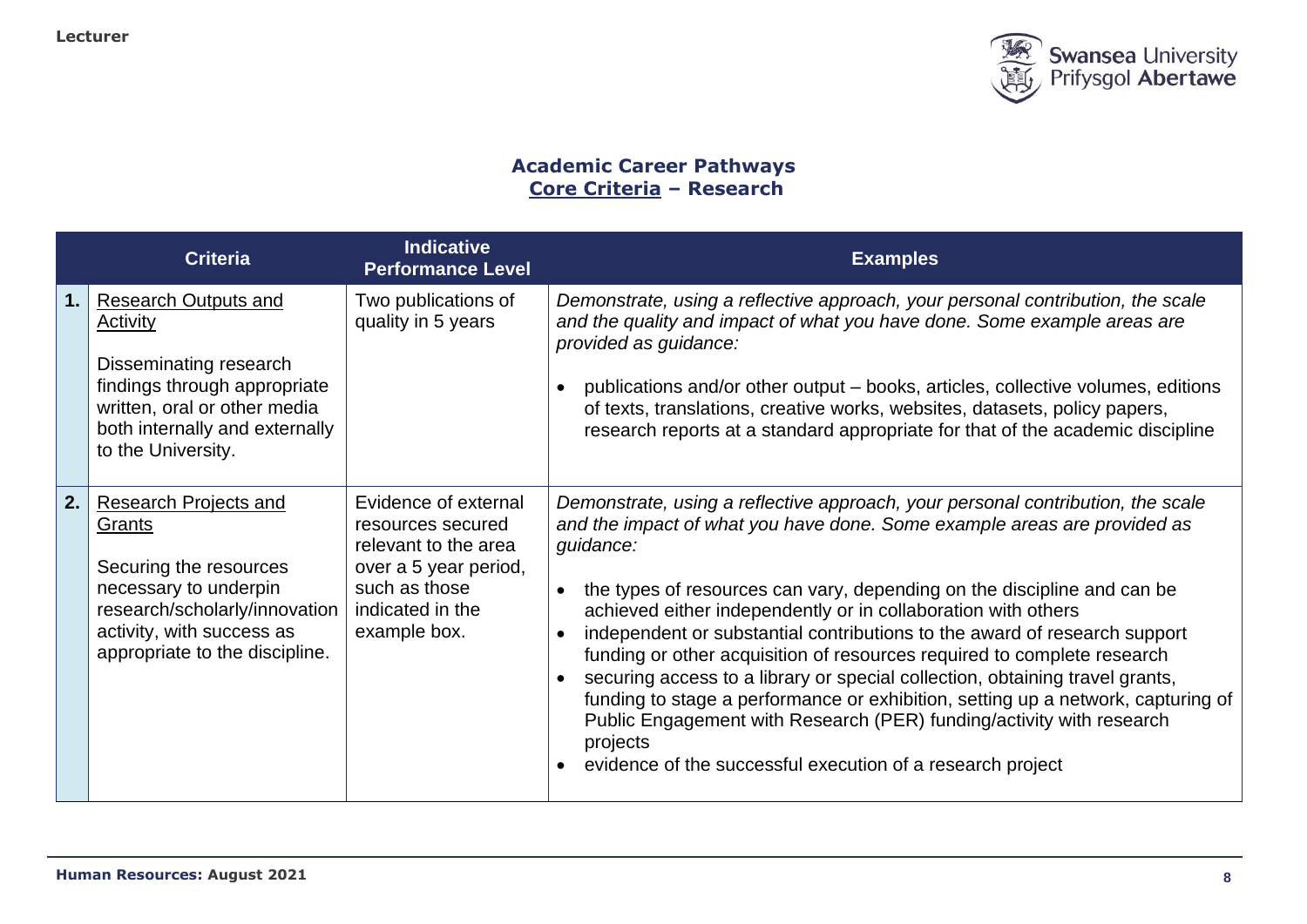

| 3 | Esteem<br>Contributing to the wider<br>academic community with                | Evidence of<br>supporting the<br>relevant<br>professional | Demonstrate, using a reflective approach, your personal contribution, the scale<br>and the impact of what you have done. Some example areas are provided as<br>guidance.                          |
|---|-------------------------------------------------------------------------------|-----------------------------------------------------------|---------------------------------------------------------------------------------------------------------------------------------------------------------------------------------------------------|
|   | demonstrable impact and<br>recognition from internal and<br>external sources. | community<br>One presentation                             | presenting at conferences, workshops and other fora (internal and external) in<br>the UK and, where appropriate, abroad<br>engagement with public-facing bodies, e.g. BBC Documentaries, museums, |
|   |                                                                               | at a conference,<br>seminar or                            | science/arts festivals<br>engagement with policy bodies, e.g. Commissions, Parliamentary Committees,                                                                                              |
|   |                                                                               | workshop with<br>external                                 | Non-Governmental Organisations<br>developing submissions/activities/outputs for public engagement with the                                                                                        |
|   |                                                                               | reach/impact per<br>year.                                 | University, e.g. Swansea Science Festival/Famelab/Oriel/Science<br>Cafe/Research as Art                                                                                                           |
|   |                                                                               |                                                           | Acting as a member of an external funding award panel, as an external<br>examiner for Postgraduate students, scholarly review                                                                     |

- Indicative Performance Levels have been calculated on a full-time Equivalent basis. To ensure transparency, consistency and inclusivity, expectations must be realistic with regards to quantity of output. For those working on a part-time contract these levels must be calculated pro-rata. Staff that have individual circumstances should also have the opportunity to share the impact of these on their activity.
- Where there is more than one Indicative Performance Level, the University's strategic priority is indicated in bold.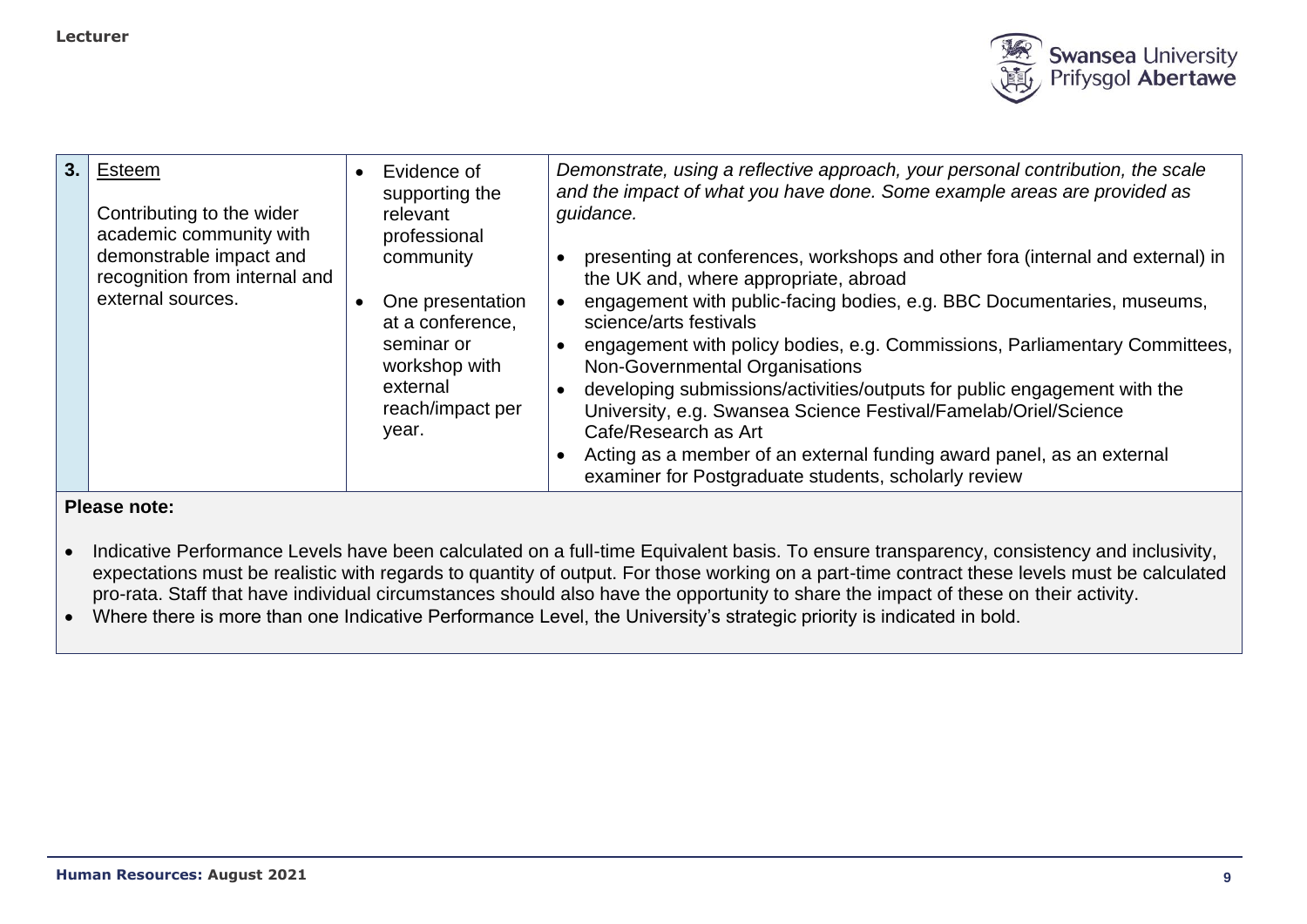

# **Academic Career Pathways Core Criteria – Teaching**

|    | <b>Criteria</b>                                                                                                                                                                                                                                                                                                                                                                                                                                                                                                                                                                       | <b>Indicative Performance Level</b>                                                                                                                                                                                                                                                                                                                                                                                                                                                                                                                                                                                        | <b>Examples</b>                                                                                                                                                                                                                                                                                                                                                                                                                                                                                                                                                                                                                                                                                                                                                                                                                                                                                                                                                                                                                                                                                                                                                                                                                            |
|----|---------------------------------------------------------------------------------------------------------------------------------------------------------------------------------------------------------------------------------------------------------------------------------------------------------------------------------------------------------------------------------------------------------------------------------------------------------------------------------------------------------------------------------------------------------------------------------------|----------------------------------------------------------------------------------------------------------------------------------------------------------------------------------------------------------------------------------------------------------------------------------------------------------------------------------------------------------------------------------------------------------------------------------------------------------------------------------------------------------------------------------------------------------------------------------------------------------------------------|--------------------------------------------------------------------------------------------------------------------------------------------------------------------------------------------------------------------------------------------------------------------------------------------------------------------------------------------------------------------------------------------------------------------------------------------------------------------------------------------------------------------------------------------------------------------------------------------------------------------------------------------------------------------------------------------------------------------------------------------------------------------------------------------------------------------------------------------------------------------------------------------------------------------------------------------------------------------------------------------------------------------------------------------------------------------------------------------------------------------------------------------------------------------------------------------------------------------------------------------|
| 1. | <b>Teaching Delivery</b><br>Contributing to courses within<br>the taught portfolio, reviewing<br>and updating own course<br>materials and delivering<br>sessions using the most<br>appropriate mode of delivery.<br>This includes ensuring that<br>L&T policy and procedures are<br>adhered to.<br>Development and delivery of<br>teaching to the appropriate<br>standard. Assessment and<br>quality assurance of<br>components of the taught<br>portfolio, within the academic<br>unit.<br>Taking part in course/module<br>and programme development.<br>Contribution to the Student | <b>Delivery</b><br>Evidence of positive impact<br>$\bullet$<br>of teaching on University<br><b>KPIs</b><br>improved progression/<br>retention<br>academic mentoring<br>$\equiv$<br>successful module<br>outcomes, as in number<br>of $1st$ , 2.1s, reducing<br>module failure rate<br><b>Module Feedback Scores</b><br>$\bullet$<br>for Student Module<br><b>Feedback Questions 1, 2</b><br>and 3 of at least the lower<br>quartile value averaged<br>over a 3 year period.<br>Evidence of successful<br>$\bullet$<br>student project supervision<br>(showing number of<br>students supervised,<br>supporting them through | Demonstrate, using a reflective approach, your personal contribution,<br>the scale and the impact of what you have done. Some examples areas<br>are provided as guidance:<br><b>Delivery</b><br>comments regarding volume and range of teaching<br>reflection on response rates to student feedback<br>development of new courses that have attracted students<br>acting as a module co-ordinator<br>taking responsibility for a particular Undergraduate module,<br>reviewing and updating the module/parts of module or creating new<br>module<br>working with other members of the programme team to improve<br>governance and delivery of the programme<br>evidence of engagement with the student body to increase<br>participation in student feedback and enhance the student voice<br>ensuring that the content and materials are up to date including<br>learning outcomes, module plan, teaching materials, assessment<br>planners and module teaching strategy<br>teaching is underpinned by the latest/current understanding as<br>appropriate to the level of students based on research/scholarship in<br>the field and draws directly on this link<br>ensuring effective assessment, clearly linked to the curriculum, with |
|    | <b>Experience and Employability.</b>                                                                                                                                                                                                                                                                                                                                                                                                                                                                                                                                                  | the research process).                                                                                                                                                                                                                                                                                                                                                                                                                                                                                                                                                                                                     | appropriate turnaround of marks and feedback to students, meeting<br>agreed deadlines for return of feedback                                                                                                                                                                                                                                                                                                                                                                                                                                                                                                                                                                                                                                                                                                                                                                                                                                                                                                                                                                                                                                                                                                                               |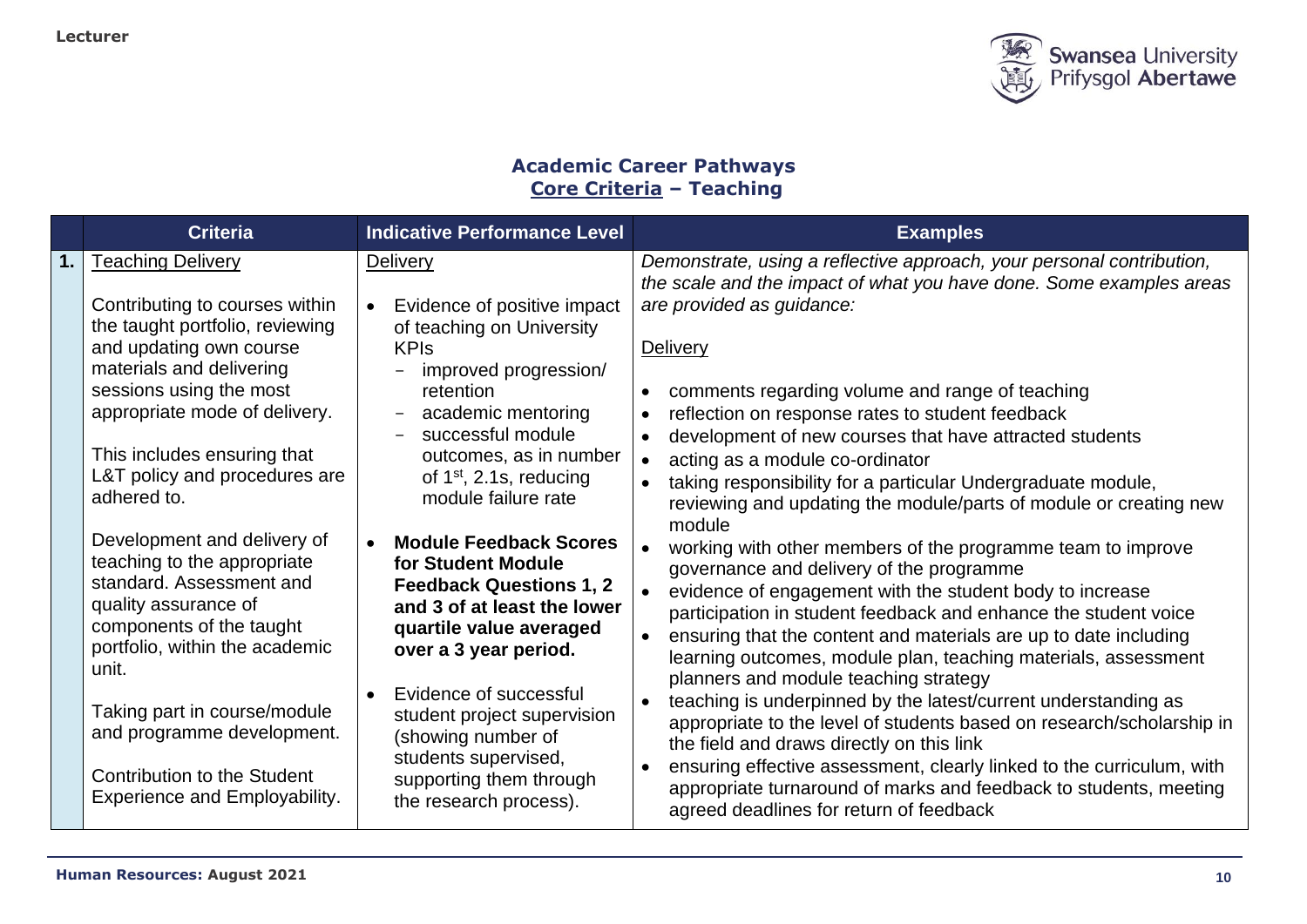

| Responding to feedback              | Evidence of successful<br>feedback from professional | designing and delivering own teaching using appropriate<br>style/method to meet the identified learning objectives                                                                                                           |
|-------------------------------------|------------------------------------------------------|------------------------------------------------------------------------------------------------------------------------------------------------------------------------------------------------------------------------------|
| Engaging with the programme<br>team | learners.                                            | successful supervision of project students for undergraduate or<br>postgraduate taught degrees                                                                                                                               |
|                                     | Evidence of pro-actively<br>seeking feedback         | evidence of being an effective academic mentor (evidence might<br>include withdrawal and retention rates at programme level, number<br>of tutees, support with employability activities, widening access &<br>participation) |
|                                     |                                                      | preparing and delivering CPD to professional learners and receiving<br>and acting on feedback                                                                                                                                |
|                                     |                                                      | receiving positive feedback from students (e.g. module evaluation,<br>meetings with students, online evaluation through student feedback<br>surveys)                                                                         |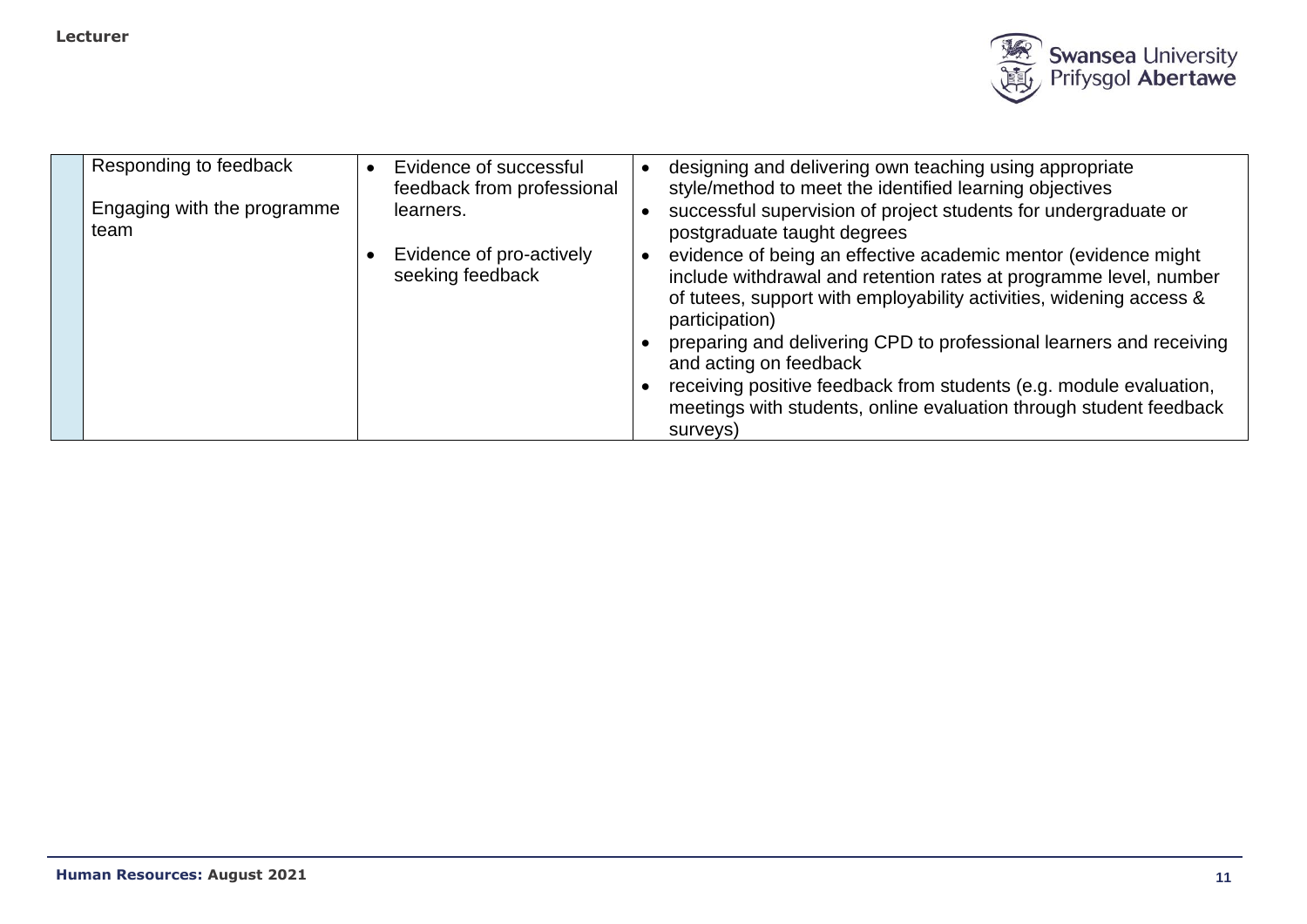

| 2. | <b>Personal Teaching and</b>      | Successful                | Demonstrate, using a reflective approach, your personal contribution,                                         |
|----|-----------------------------------|---------------------------|---------------------------------------------------------------------------------------------------------------|
|    | <b>Improving Practice</b>         | implementation of         | the scale and the impact of what you have done. Some examples areas                                           |
|    |                                   | improvements in teaching. | are provided as guidance:                                                                                     |
|    | Demonstrating awareness of        |                           |                                                                                                               |
|    | current research and              | Evidence of ongoing       | Involvement in CPD activities, such as peer review, workshops,                                                |
|    | knowledge in the field and        | personal development via  | professional development courses that have led to an enhancement                                              |
|    | integrating this into teaching by | CPD over the last three   | in your own teaching practice                                                                                 |
|    | developing practice in the light  | years and evidence of its | actively engaging in reviewing and developing provision                                                       |
|    | of this activity.                 | impact on teaching.       | adapting teaching delivery and content appropriately in the light of<br>formal and informal feedback received |
|    |                                   |                           | putting forward ideas to improve and update a particular course in                                            |
|    |                                   |                           | order to make it more attractive to students                                                                  |
|    |                                   |                           | bringing material up to date to fit current policy content and<br>professional body requirements              |
|    |                                   |                           | adapting work in the light of comments from external examiners or<br>peers                                    |
|    |                                   |                           | innovation in teaching methods and assessment of that innovation                                              |
|    |                                   |                           | revising teaching to ensure that it is relevant to the whole student                                          |
|    |                                   |                           | experience to take account of employability or widening access                                                |
|    |                                   |                           | issues                                                                                                        |
|    |                                   |                           | giving consideration to any particular needs of international students/                                       |
|    |                                   |                           | disabled students / non-traditionally qualified / non-traditional                                             |
|    |                                   |                           | students when providing teaching                                                                              |
|    |                                   |                           |                                                                                                               |
|    |                                   |                           | Further examples of teaching innovation can be found on the <b>SALT</b><br>website                            |
|    |                                   |                           |                                                                                                               |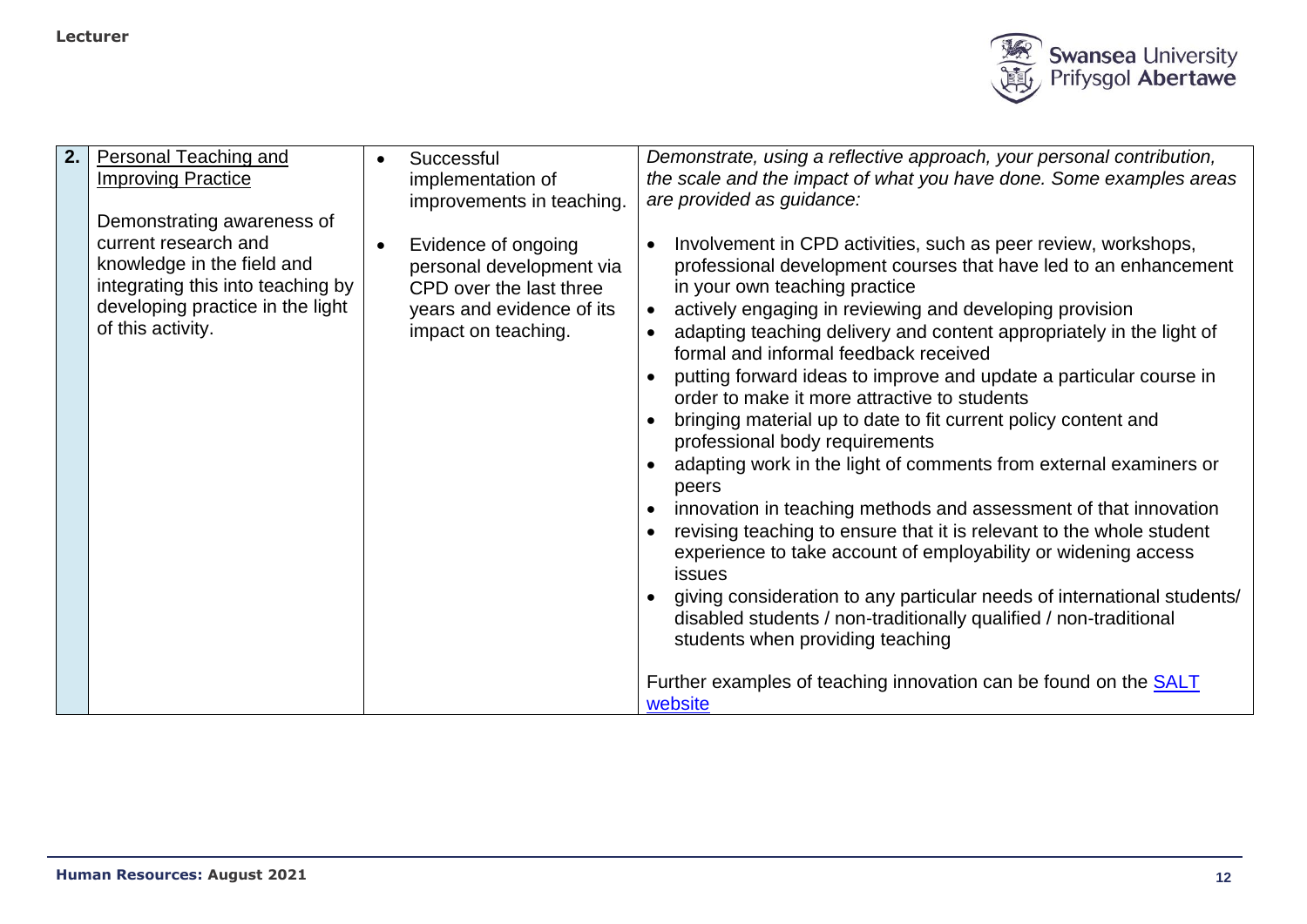

| 3.  | <b>Professional Recognition</b><br>Undertaking and completing a<br>professional teaching<br>qualification.                                          | <b>Holding or actively working</b><br>towards and obtaining HEA<br><b>Fellowship or equivalent as</b><br>recognised by HESA.<br>(Please see revised definition<br>for 2021 of "working towards"<br>in appendix C) | Demonstrate, using a reflective approach, your personal contribution,<br>the scale and the impact of what you have done. Some examples areas<br>are provided as guidance:<br>fellowship of the HEA or working towards HEA Fellowship or<br>equivalent e.g. the AOME (Medical Educators Recognition)<br>undertaking and completing a recognised teaching qualification such<br>as the accredited Teaching in Higher Education qualification (tHE)<br>course, PGCE or another recognised professional teaching<br>qualification<br>peer recognition in the discipline<br>participating as an external examiner<br>ELTA and other teaching awards |
|-----|-----------------------------------------------------------------------------------------------------------------------------------------------------|-------------------------------------------------------------------------------------------------------------------------------------------------------------------------------------------------------------------|------------------------------------------------------------------------------------------------------------------------------------------------------------------------------------------------------------------------------------------------------------------------------------------------------------------------------------------------------------------------------------------------------------------------------------------------------------------------------------------------------------------------------------------------------------------------------------------------------------------------------------------------|
| 4.1 | <b>Advancing and Applying</b><br><b>Practice across the community</b><br>Responsibility for working with<br>others to advance teaching<br>practice. | Evidence of contribution to<br>School, Subject or<br>Department teaching<br>development over the last<br>three years and evidence of<br>its impact on teaching<br>Evidence of feedback from<br>peers.             | Demonstrate, using a reflective approach, your personal contribution,<br>the scale and the impact of what you have done. Some examples areas<br>are provided as guidance.<br>contributing to Faculty/School/Department teaching development<br>disseminating good practice to others<br>engaging positively in the peer observation process<br>involvement in reviewing teaching approaches or module/programme<br>curricula<br>contribution to School Review progress<br>attendance at a conference, which has led to an enhancement in<br>teaching practice                                                                                  |

• Indicative Performance Levels have been calculated on a full-time Equivalent basis. To ensure transparency, consistency and inclusivity, expectations must be realistic with regards to quantity of output. For those working on a part-time contract these levels must be calculated pro-rata. Staff that have individual circumstances should also have the opportunity to share the impact of these on their activity.

• Where there is more than one Indicative Performance Level, the University's strategic priority is indicated in bold.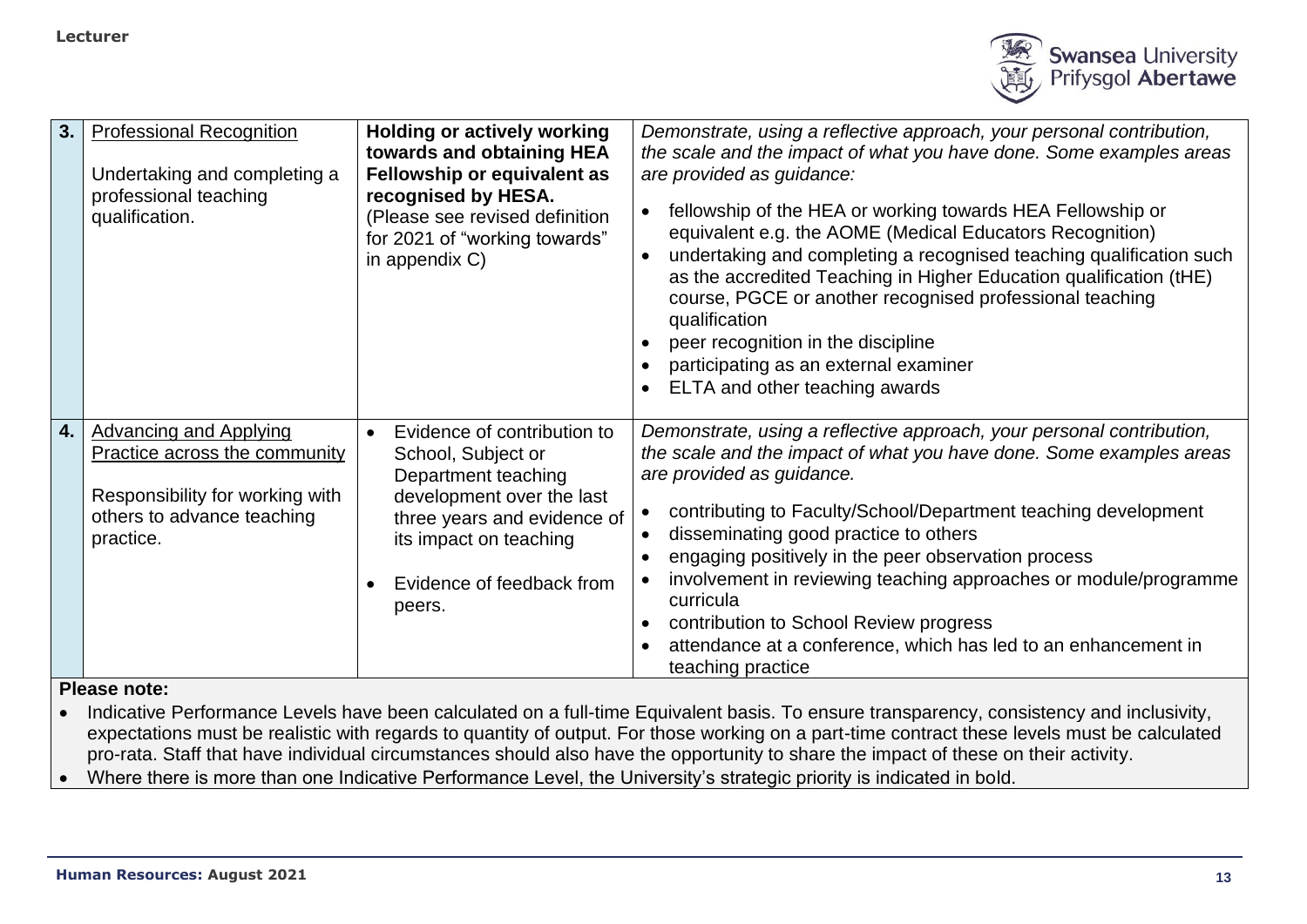

# **Academic Career Pathways Enhanced Criteria – Research**

|    | <b>Criteria</b>                                                                                                                                                           | <b>Indicative Performance Level</b>                                                                             | <b>Examples</b>                                                                                                                                                                                                                                                                                                                                                                                                                                                                                                                                                                                                                                                                                                                                                                                                                                                                                                                                                                                                           |
|----|---------------------------------------------------------------------------------------------------------------------------------------------------------------------------|-----------------------------------------------------------------------------------------------------------------|---------------------------------------------------------------------------------------------------------------------------------------------------------------------------------------------------------------------------------------------------------------------------------------------------------------------------------------------------------------------------------------------------------------------------------------------------------------------------------------------------------------------------------------------------------------------------------------------------------------------------------------------------------------------------------------------------------------------------------------------------------------------------------------------------------------------------------------------------------------------------------------------------------------------------------------------------------------------------------------------------------------------------|
|    | <b>Research Outputs and Activity</b><br>A record of research outputs<br>and their dissemination in<br>quality publications or other<br>media.                             | At least four 3 <sup>*</sup> outputs over a 5<br>year period.                                                   | Demonstrate, using a reflective approach, your personal contribution, the<br>scale and the impact of what you have done. Some example areas are<br>provided as guidance:<br>comments regarding the publication quality score (0-12)*, particularly<br>where a publication is at a threshold between one level and another<br>evidence of a sustained contribution to a research area and a capacity<br>to influence that area<br>a record of regular publication of original research (publication of<br>monographs and books in peer-reviewed<br>publications<br>- in<br>internationally recognised journals, contributions to edited volumes,<br>scholarly editions, catalogues, major research databases and outputs<br>in media appropriate to the discipline)<br>other evidence that would indicate quality of publication, such as<br>quality of the journal, publisher, as appropriate to the field<br>*Further information regarding publication quality score (0-12) can be<br>found on the REF Share-point site |
| 2. | <b>Research Projects and Grants</b><br>Success in securing<br>resources to underpin<br>research activity with<br>responsibility for designing,<br>planning and managing a | Applications for research grants<br>as Co-Investigator with at least<br>one successful award within 3<br>years. | Demonstrate, using a reflective approach, your personal contribution, the<br>scale and the impact of what you have done. Some example areas are<br>provided as guidance:<br>responsible for a research project or a significant part of a large<br>project, from inception to completion                                                                                                                                                                                                                                                                                                                                                                                                                                                                                                                                                                                                                                                                                                                                  |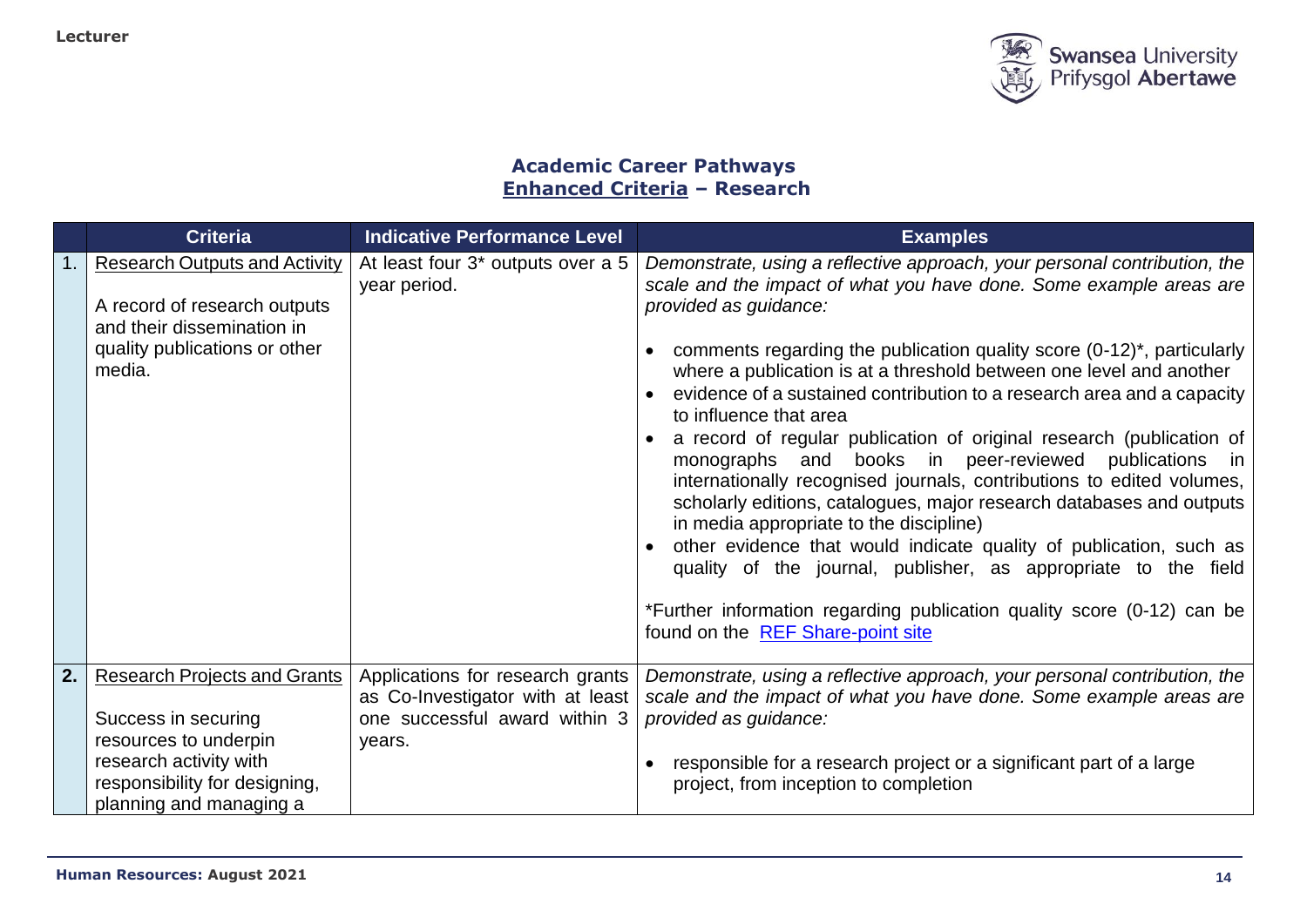

|    | sustained programme of<br>research and of conducting<br>original investigations within<br>agreed timescales and<br>budgets.                                                                            |                                                                                                                                                                                                     | evidence of awards of funding bodies for resources to carry out<br>research e.g. UK RI, EU, charities or business as appropriate to the<br>discipline<br>evidence of the application of appropriate methodologies to address<br>the research project                                                                                                                                                                                                                                                                                                                                                                                                     |
|----|--------------------------------------------------------------------------------------------------------------------------------------------------------------------------------------------------------|-----------------------------------------------------------------------------------------------------------------------------------------------------------------------------------------------------|----------------------------------------------------------------------------------------------------------------------------------------------------------------------------------------------------------------------------------------------------------------------------------------------------------------------------------------------------------------------------------------------------------------------------------------------------------------------------------------------------------------------------------------------------------------------------------------------------------------------------------------------------------|
| 3. | Esteem<br>Demonstrating annual growth<br>that within 5 years there will be<br>recognition for contribution to<br>the discipline through making<br>a personal contribution on<br>research developments. | Presenting<br>contributions<br>at<br>conferences,<br>workshops,<br>seminars and other appropriate<br>events. At least one presentation<br>with a national or international<br>reach within 3 years. | Demonstrate, using a reflective approach, your personal contribution, the<br>scale and the impact of what you have done. Some example areas are<br>provided as guidance:<br>presentations at conferences, workshops and other fora<br>active Membership of appropriate Professional Body /<br>Learned<br>Society<br>participating in and setting up specialist groups<br>participating in or initiating collaborative research projects<br>participating in multi-disciplinary research teams<br>participating in international collaborations<br>recognition by academic or professional bodies, for example through<br>awards, prizes, nominations etc |
| 4. | <b>Postgraduate Research</b><br><b>Student Supervision and</b><br>Development<br>Demonstrating involvement in<br>effective postgraduate<br>research student supervision.                               | Part of a supervisory team of a<br>current PGR student.                                                                                                                                             | Demonstrate, using a reflective approach, your personal contribution, the<br>scale and the impact of what you have done. Some example areas are<br>provided as guidance:<br>• evidence of contributing to supervising or second supervising<br>postgraduate research, PhD, MRes students<br>evidence of supervision, joint supervision (e.g. of an interdisciplinary<br>researcher) or second supervision of postgraduate dissertations,<br>theses and projects                                                                                                                                                                                          |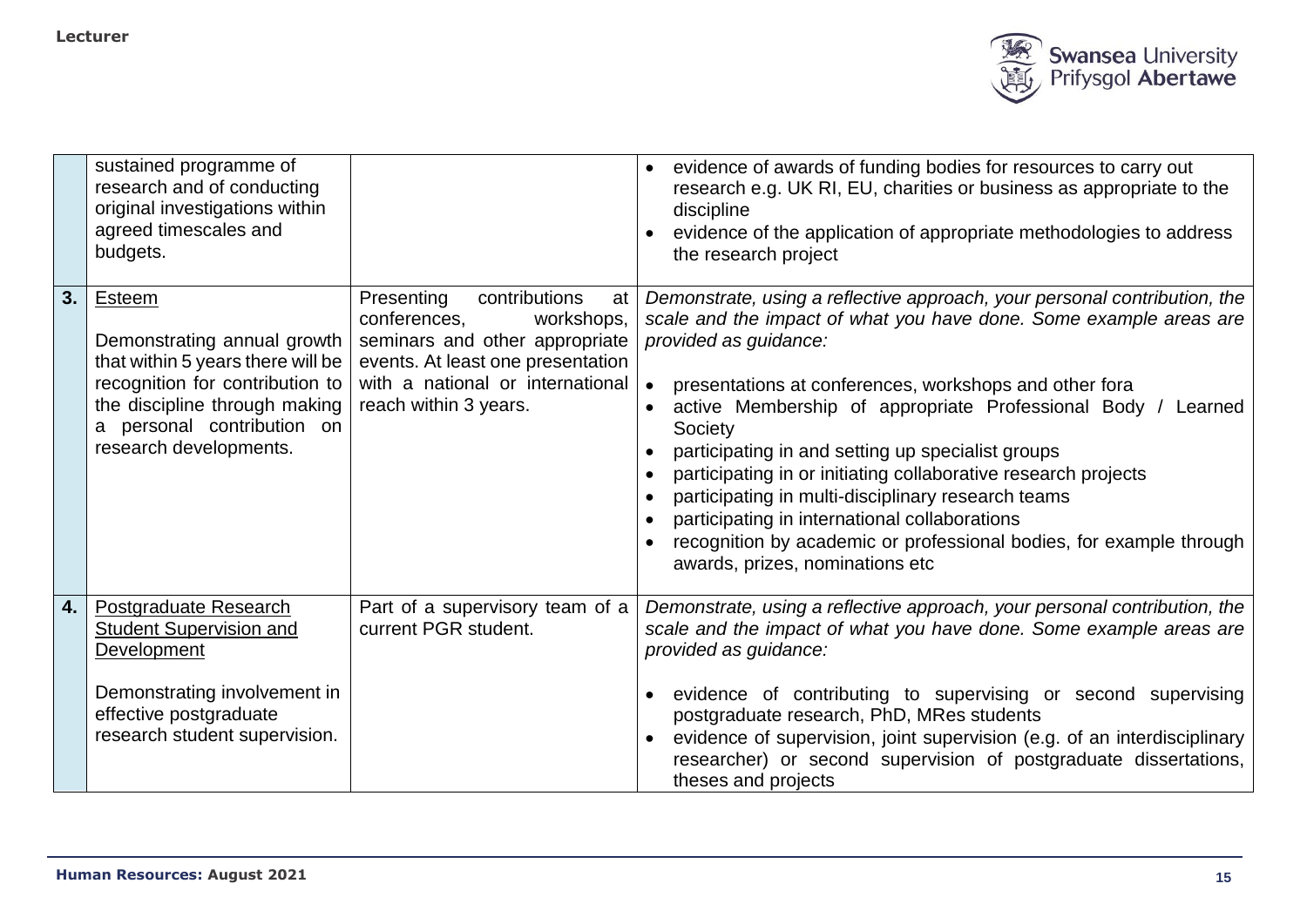

- Indicative Performance Levels have been calculated on a full-time Equivalent basis. To ensure transparency, consistency and inclusivity, expectations must be realistic with regards to quantity of output. For those working on a part-time contract these levels must be calculated pro-rata. Staff that have individual circumstances should also have the opportunity to share the impact of these on their activity.
- Where there is more than one Indicative Performance Level, the University's strategic priority is indicated in bold.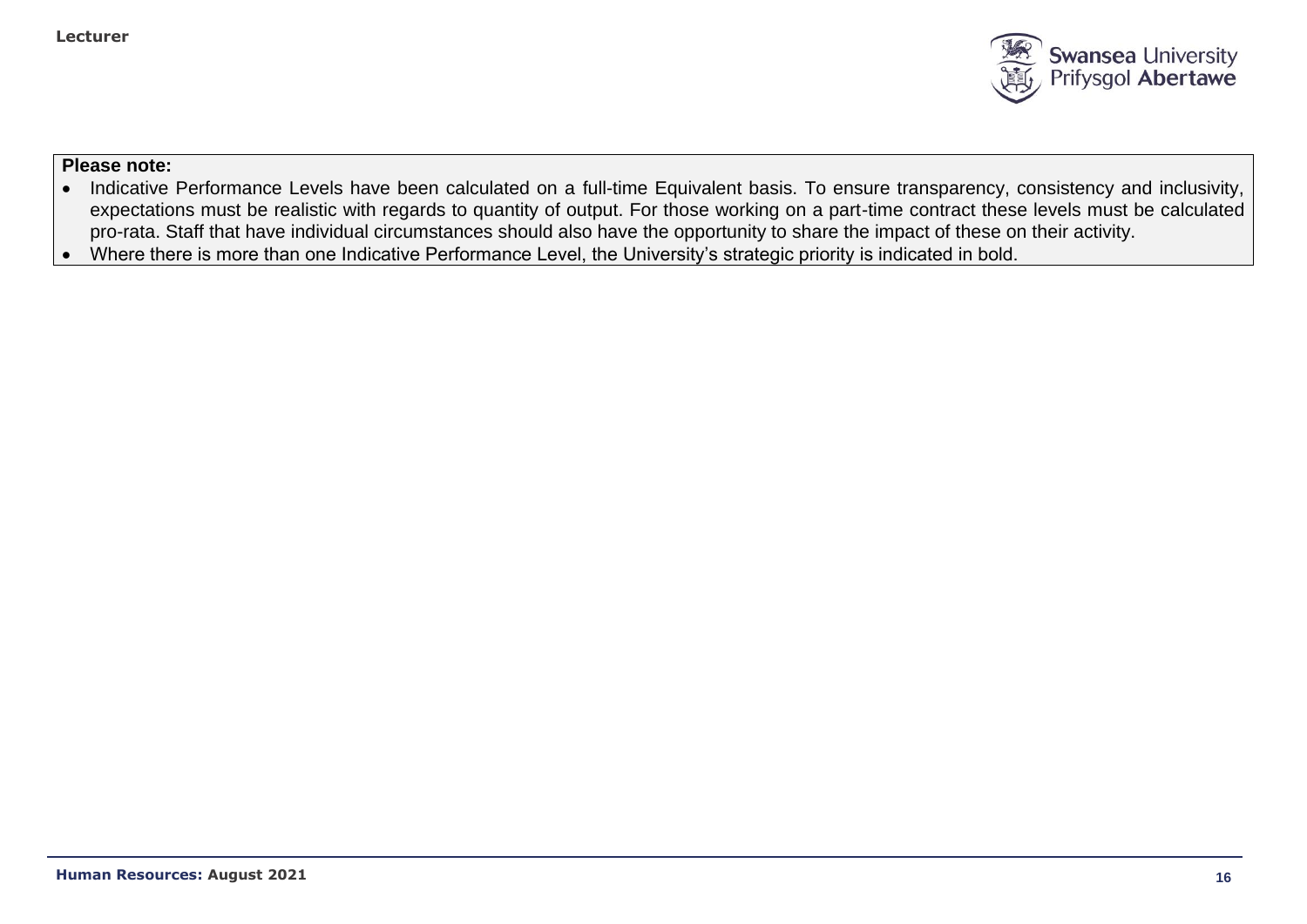

# **Academic Career Pathways Enhanced Criteria – Teaching and Scholarship**

|    | <b>Criteria</b>                                                                                                                                                                                                                                                                                                                  |           | <b>Indicative Performance Level</b>                                                                                                                                                                                                                                                                                                                                                                  |                                     | <b>Examples</b>                                                                                                                                                                                                                                                                                                                                                                                                                                                                                                                                                                                                                                                                                                                                                                                                                                                                        |
|----|----------------------------------------------------------------------------------------------------------------------------------------------------------------------------------------------------------------------------------------------------------------------------------------------------------------------------------|-----------|------------------------------------------------------------------------------------------------------------------------------------------------------------------------------------------------------------------------------------------------------------------------------------------------------------------------------------------------------------------------------------------------------|-------------------------------------|----------------------------------------------------------------------------------------------------------------------------------------------------------------------------------------------------------------------------------------------------------------------------------------------------------------------------------------------------------------------------------------------------------------------------------------------------------------------------------------------------------------------------------------------------------------------------------------------------------------------------------------------------------------------------------------------------------------------------------------------------------------------------------------------------------------------------------------------------------------------------------------|
| 1. | <b>Teaching Delivery</b><br>Effective delivery of the<br>teaching, assessment and<br>quality assurance of modules<br>or other equivalent<br>components of the taught<br>portfolio.<br>Reviewing course content and<br>materials, and developing,<br>designing and updating<br>materials in compliance with<br>quality standards. | $\bullet$ | Delivery<br>Evidence of impact of<br>teaching<br>improved progression/<br>retention<br>academic mentoring<br><b>Module Feedback Scores</b><br>for Student module<br>feedback questions 1, 2<br>and 3 of at least the lower<br>quartile value averaged<br>over a 3 year period<br>Responsibility for a number<br>of Undergraduate modules,<br>reviewing and updating the<br>module/parts of module or | $\bullet$<br>$\bullet$<br>$\bullet$ | Demonstrate, using a reflective approach, your personal contribution,<br>the scale and the impact of what you have done. Some examples areas<br>are provided as guidance:<br>Delivery<br>comments regarding volume and range of teaching<br>reflection on response rates to student feedback<br>contributing to a team delivering high quality teaching as evidenced<br>by positive feedback received from students, colleagues, external<br>examiners<br>development of new courses that have attracted students<br>acting as Module Co-ordinator/Leader for several modules or as<br>Head of Year<br>responsibility for a number of Undergraduate modules, reviewing and<br>updating the module/parts of module or creating new module<br>updating modules in light of new findings or developments within the<br>discipline and having discussion topics around new research within |
|    |                                                                                                                                                                                                                                                                                                                                  | $\bullet$ | creating new modules within<br>3 years.<br>Evidence of successful<br>student project supervision<br>(showing number of students                                                                                                                                                                                                                                                                      | $\bullet$                           | the module<br>successful supervision of project students for undergraduate and<br>postgraduate taught degrees<br>evidence of being an especially effective academic mentor (evidence<br>might include withdrawal and retention rates at programme level,<br>number of tutees, support with employability activities, widening                                                                                                                                                                                                                                                                                                                                                                                                                                                                                                                                                          |
|    |                                                                                                                                                                                                                                                                                                                                  |           | supervised, supporting them                                                                                                                                                                                                                                                                                                                                                                          |                                     | access & participation)                                                                                                                                                                                                                                                                                                                                                                                                                                                                                                                                                                                                                                                                                                                                                                                                                                                                |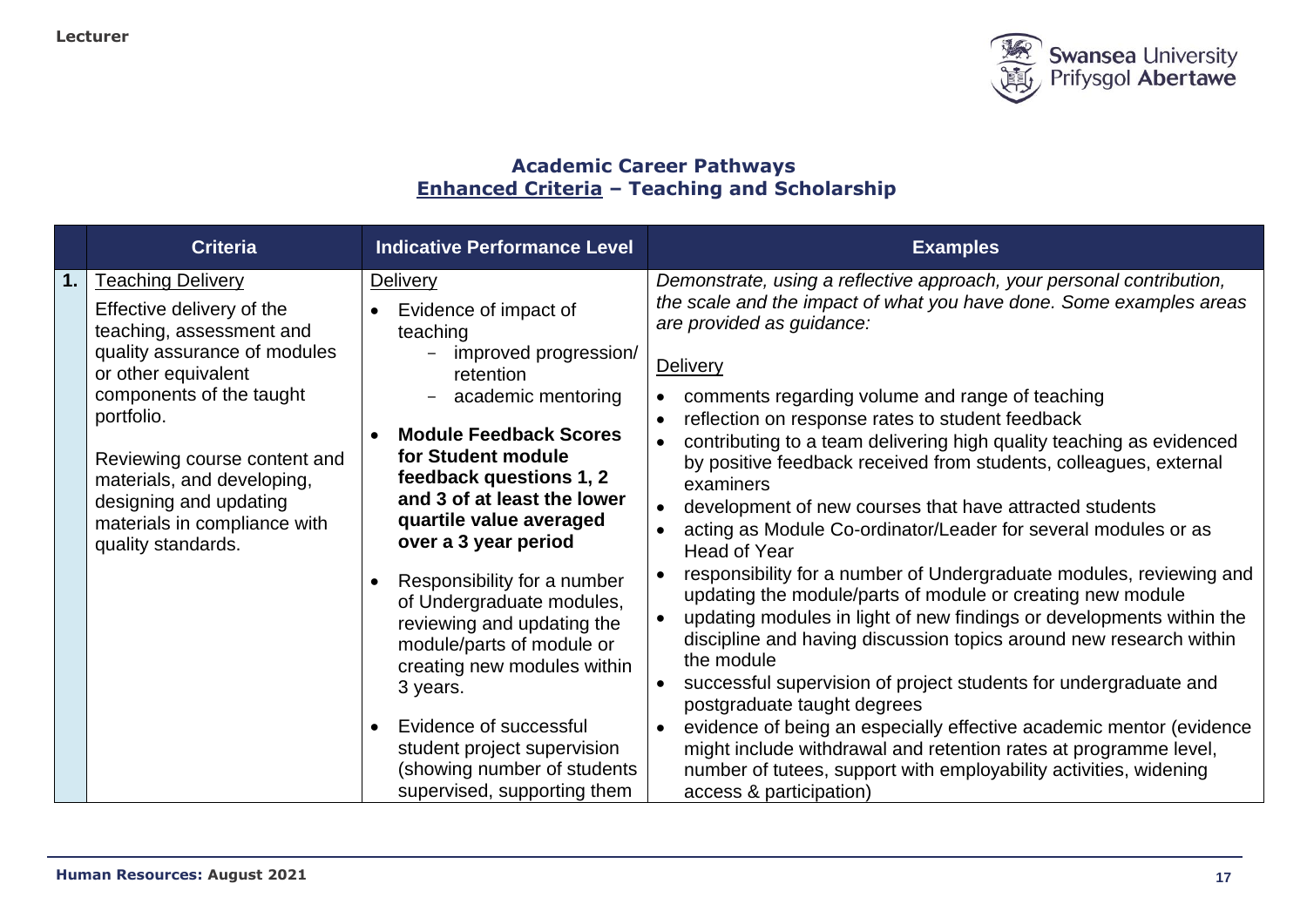

|    |                                                                                                                                                                                                                                                                                                                                                    | $\bullet$<br>$\bullet$ | through the research<br>process).<br>Evidence of successful<br>feedback from professional<br>learners.<br>Evidence of pro-actively<br>seeking feedback                                                                        | preparing and delivering CPD to professional learners and receiving<br>$\bullet$<br>and acting on feedback<br>evidence of engagement with the student body to increase<br>participation in student feedback and enhance the student voice<br>evidence of contributing to supervising or co-supervising<br>postgraduate research, PhD, MRes students<br>receiving positive feedback from students (e.g. module evaluation,<br>meetings with students, online evaluation through student feedback<br>surveys)                                                                                                                                                                                                                                                                                                                                                                                                                            |  |
|----|----------------------------------------------------------------------------------------------------------------------------------------------------------------------------------------------------------------------------------------------------------------------------------------------------------------------------------------------------|------------------------|-------------------------------------------------------------------------------------------------------------------------------------------------------------------------------------------------------------------------------|----------------------------------------------------------------------------------------------------------------------------------------------------------------------------------------------------------------------------------------------------------------------------------------------------------------------------------------------------------------------------------------------------------------------------------------------------------------------------------------------------------------------------------------------------------------------------------------------------------------------------------------------------------------------------------------------------------------------------------------------------------------------------------------------------------------------------------------------------------------------------------------------------------------------------------------|--|
| 2. | <b>Personal Teaching and</b><br><b>Improving Practice</b><br>Teaching practice informed by<br>own or others' research or<br>informed by personal practice.<br>This includes (i) the teaching<br>activities which the individual<br>engages in, and (ii) content of<br>the teaching which the<br>individual imparts being up-to-<br>date knowledge. | $\bullet$<br>$\bullet$ | Successful implementation<br>of teaching improvement<br>with evidence of positive<br>change<br>Evidence of ongoing<br>personal development via<br>CPD over the last three<br>years and evidence of its<br>impact on teaching. | Demonstrate, using a reflective approach, your personal contribution,<br>the scale and the impact of what you have done. Some examples areas<br>are provided as guidance:<br>Involvement in CPD activities, such as peer review, workshops,<br>professional development courses that have led to an enhancement<br>in your own teaching practice<br>evidence of responding to student, peer or external examiner<br>feedback<br>improving and updating courses in order to make them more<br>attractive to students<br>implementing innovative evidence-based practice in teaching<br>professional body mapping recognition within 3 years<br>giving consideration to any particular needs of international students/<br>disabled students / non-traditionally qualified / non-traditional<br>students through inclusive teaching and assessment<br>Further examples of teaching innovation can be found on the <b>SALT</b><br>website |  |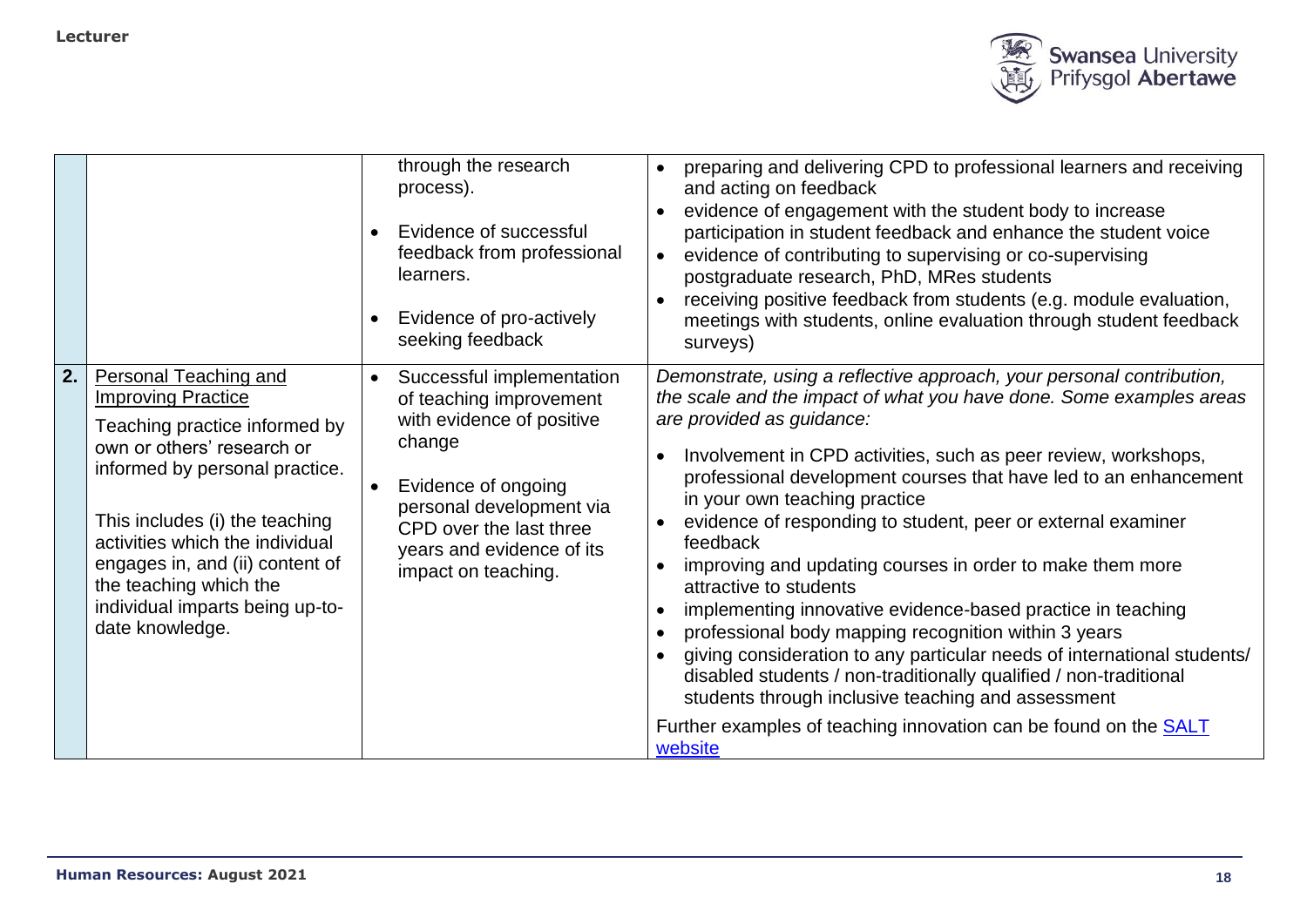

| 3. | <b>Professional Recognition</b><br>Success in contributing to the<br>wider academic community<br>with demonstrable impact and<br>recognition from internal and<br>external sources.<br>Contribution to institutional<br>teaching impact | $\bullet$                           | <b>Fellowship of HEA or</b><br>equivalent.<br>Evidence of contribution at<br>Faculty/School/Department<br>and/or institutional level.<br>External recognition via<br>specialist role.                                         | Demonstrate, using a reflective approach, your personal contribution,<br>the scale and the impact of what you have done. Some examples areas<br>are provided as guidance:<br>evidence of contribution to quality assurance or quality<br>$\bullet$<br>enhancement, for example through membership of institutional or<br>Faculty/School/Department working group or sub-committee<br>fellowship of the Higher Education Academy/PGCtHE or equivalent;<br>or other HE teaching qualification<br>evidence of commitment to working in an External advisory capacity<br>in relation to teaching and quality for example as an External<br>Examiner, subject specialist or external reviewer<br>evidence of successful publication or presentation on pedagogic<br>practice, curriculum design or teaching innovation<br>recognition for teaching excellence through awards, prizes or<br>nominations<br>At least 1 publication and 1 conference presentation in a 3 year<br>period |
|----|-----------------------------------------------------------------------------------------------------------------------------------------------------------------------------------------------------------------------------------------|-------------------------------------|-------------------------------------------------------------------------------------------------------------------------------------------------------------------------------------------------------------------------------|---------------------------------------------------------------------------------------------------------------------------------------------------------------------------------------------------------------------------------------------------------------------------------------------------------------------------------------------------------------------------------------------------------------------------------------------------------------------------------------------------------------------------------------------------------------------------------------------------------------------------------------------------------------------------------------------------------------------------------------------------------------------------------------------------------------------------------------------------------------------------------------------------------------------------------------------------------------------------------|
| 4. | <b>Advancing Practice of others</b><br>Responsibility for advancing<br>teaching practice of others.                                                                                                                                     | $\bullet$<br>$\bullet$<br>$\bullet$ | <b>Academy contribution</b><br>(workshop/champion/<br>conference) within 3 years.<br>Submitting an application for<br>L&T funding within 3 years.<br>Evidence of contribution to<br>School, Subject or<br>Department teaching | Demonstrate, using a reflective approach, your personal contribution,<br>the scale and the impact of what you have done. Some examples areas<br>are provided as guidance:<br>contributing to developing colleagues' practice at subject or<br>Faculty/School/Department level<br>engaging with subject educational networks or associations<br>evidence of application for and successfully securing internal or<br>external funding for learning and teaching projects<br>engaging positively in the peer observation process                                                                                                                                                                                                                                                                                                                                                                                                                                                  |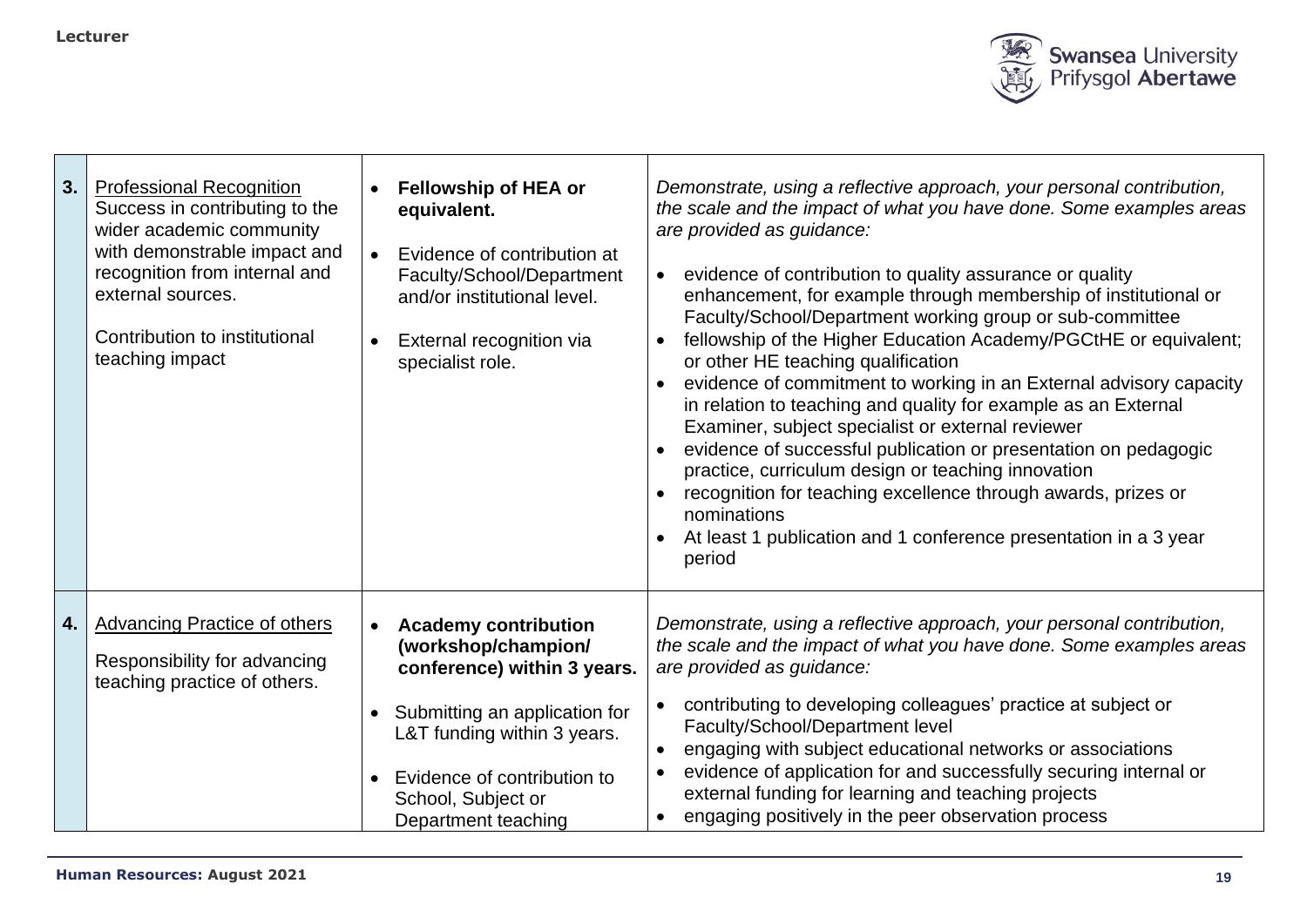

| development over the last<br>three years and evidence of<br>its impact on teaching | reviewing teaching approaches or module/programme curricula<br>contribution to School Review progress |
|------------------------------------------------------------------------------------|-------------------------------------------------------------------------------------------------------|
| Evidence of feedback from<br>peers.                                                |                                                                                                       |

- Indicative Performance Levels have been calculated on a full-time Equivalent basis. To ensure transparency, consistency and inclusivity, expectations must be realistic with regards to quantity of output. For those working on a part-time contract these levels must be calculated pro-rata. Staff that have individual circumstances should also have the opportunity to share the impact of these on their activity.
- Where there is more than one Indicative Performance Level, the University's strategic priority is indicated in bold.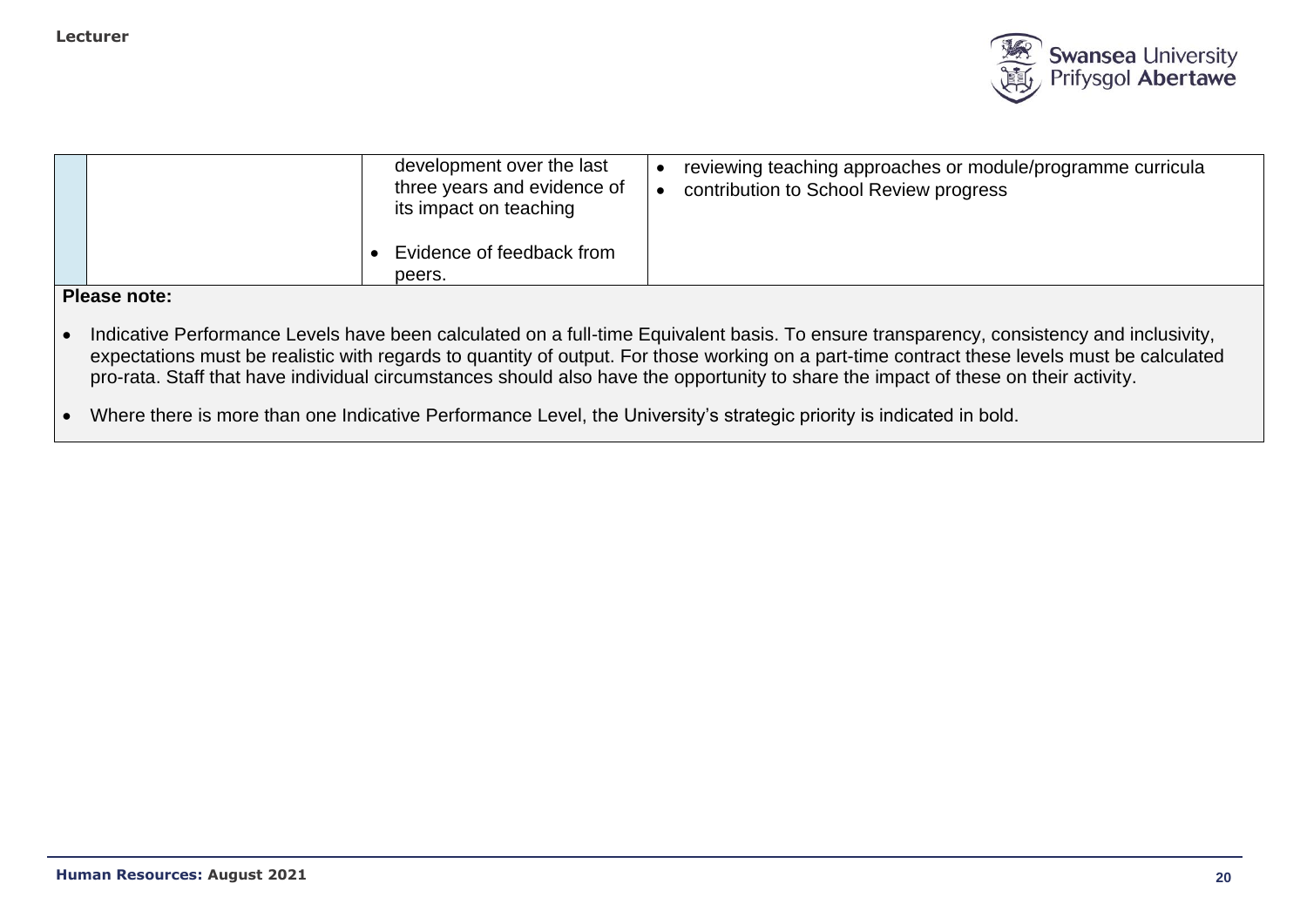

# **Academic Career Pathway Indicative Performance Levels**

Indicative Performance Levels have been calculated on a Full Time Equivalent basis.

To ensure transparency, consistency and inclusivity, expectations must be realistic with regards to quantity of output.

For those working on a part-time contract these levels must be calculated pro-rata. Staff that have individual circumstances should also have the opportunity to share the impact of these on their activity.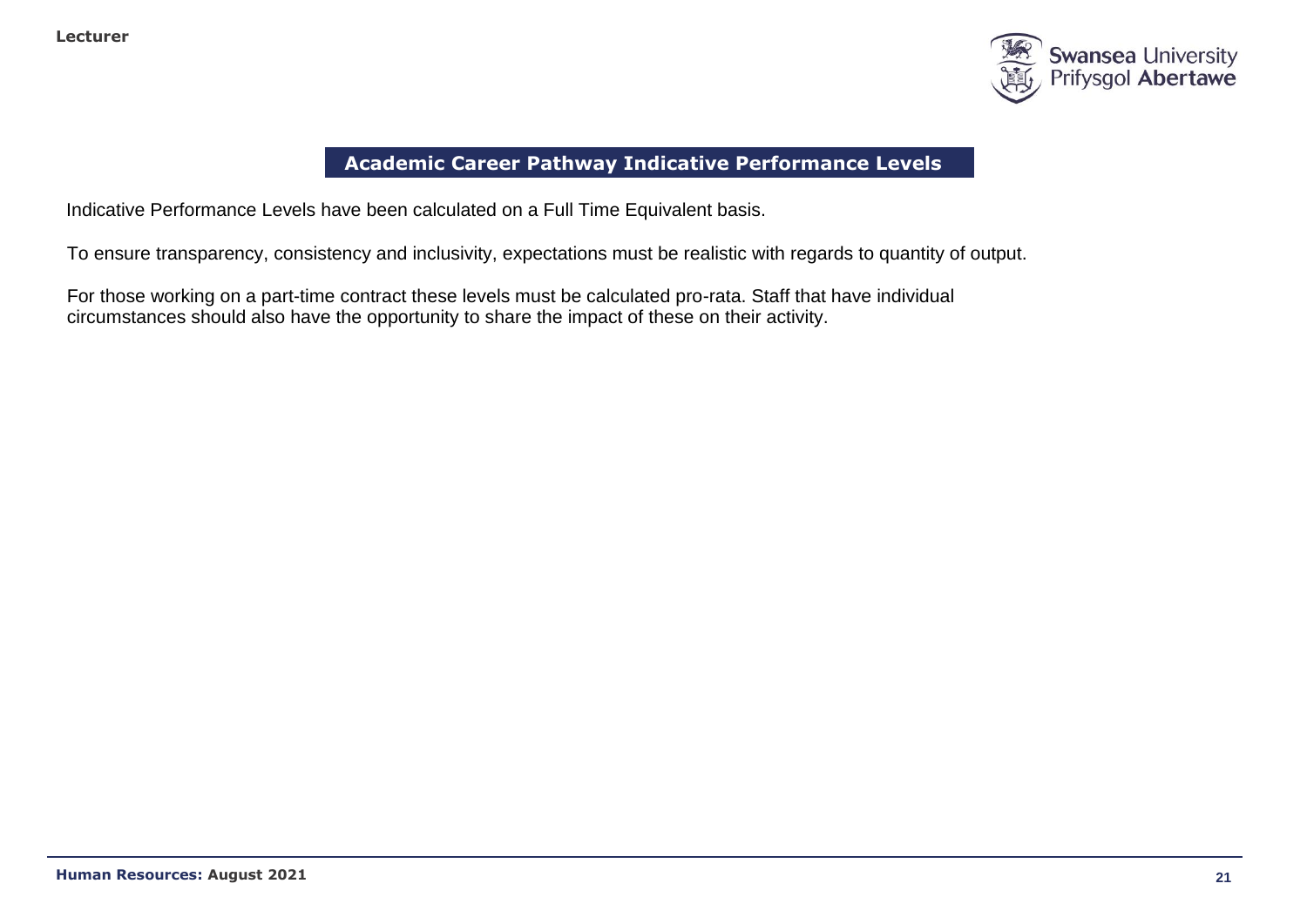

# **Appendix A - Research**

#### **Research Outputs**

A rolling 5-year total number of publications with a recorded star rating. The year is defined as a calendar year, i.e. 1<sup>st</sup> January to 31<sup>st</sup> December.

Please note that at present, publications shown within the PDR are only those that are:

- i. Recorded on the University Research Information System (RIS) and
- ii. Have been assessed through REF 2014 and subsequent mini-REF exercise(s)

## **Indicative levels are as follows:**

#### **Core Research**

**Number of publications** 2 x publications of quality

## **Enhanced Research**

| <b>Role</b>            | <b>Number of publications</b> |
|------------------------|-------------------------------|
| Lecturer               | $4 \times 3^*$                |
| <b>Senior Lecturer</b> | $4 \times 3^*$                |
| Associate Professor    | $3 \times 3^*$                |
|                        | $1 \times 4^*$                |
| Professor              | $2 \times 3^*$                |
|                        | $2 \times 4^*$                |

*Please note that where it has been confirmed that a paper will be/has been submitted to REF as a double weighted publication, this will be counted as two*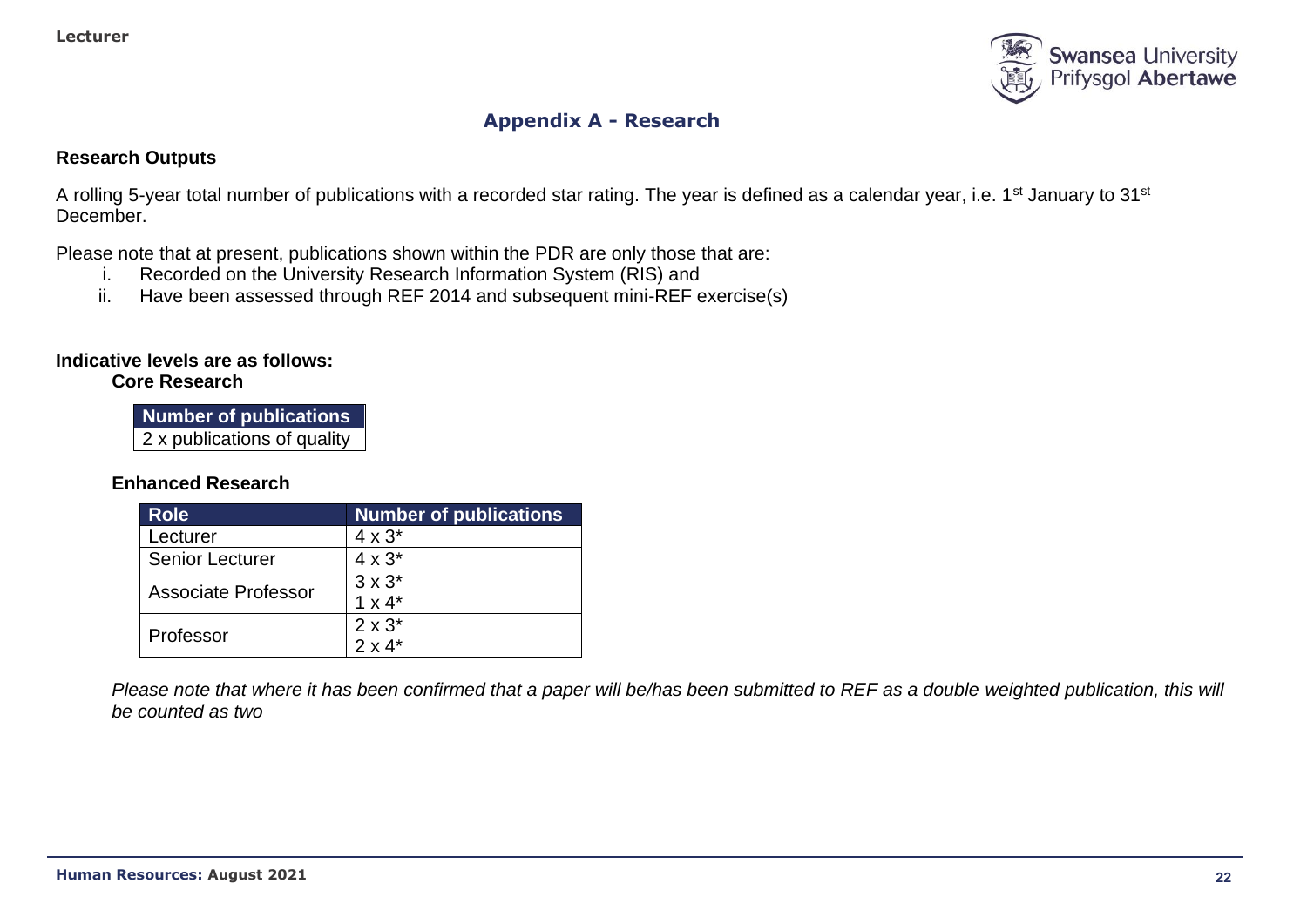

## **1. Grant Income**

A 5-year rolling average of the value of the grant income awarded. The year is defined as the academic year, i.e. 1<sup>st</sup> August to 31<sup>st</sup> July.

#### **How is this calculated?**

Indicative performance levels are arrived at by identifying the range between the respective quartiles of the following datasets for each department;

- i. The 2014/15 Research Income in the HESA Finance Return for the institutions in the University Benchmark Group (UBG), for each subject
- ii. 3 year average of Swansea University (SU) Research Income at department level

### **Indicative levels are as follows:**

#### **Core Research**

No indicative level for grant income obtained.

Evidence of external resources secured relevant to the area over a 5 year period, such as those indicated in the example box.

## **Enhanced Research**

| <b>Role</b>                | <b>Grant income</b>                                                                                      |
|----------------------------|----------------------------------------------------------------------------------------------------------|
| Lecturer                   | No indicative level for grant income obtained.                                                           |
|                            | Applications for research grants as Co-Investigator. At least one award within 3 years.                  |
| <b>Senior Lecturer</b>     | The award should be between the SU Lower Quartile and UBG Lower Quartile for PI and/or Col activity (as  |
|                            | illustrated in the metrics below).                                                                       |
| <b>Associate Professor</b> | The award should be between the SU Median and the UBG Median for PI activity only (as illustrated in the |
|                            | metrics below).                                                                                          |
| Professor                  | The award should be between the SU Upper Quartile and the UBG Upper Quartile for PI activity only (as    |
|                            | illustrated in the metrics below).                                                                       |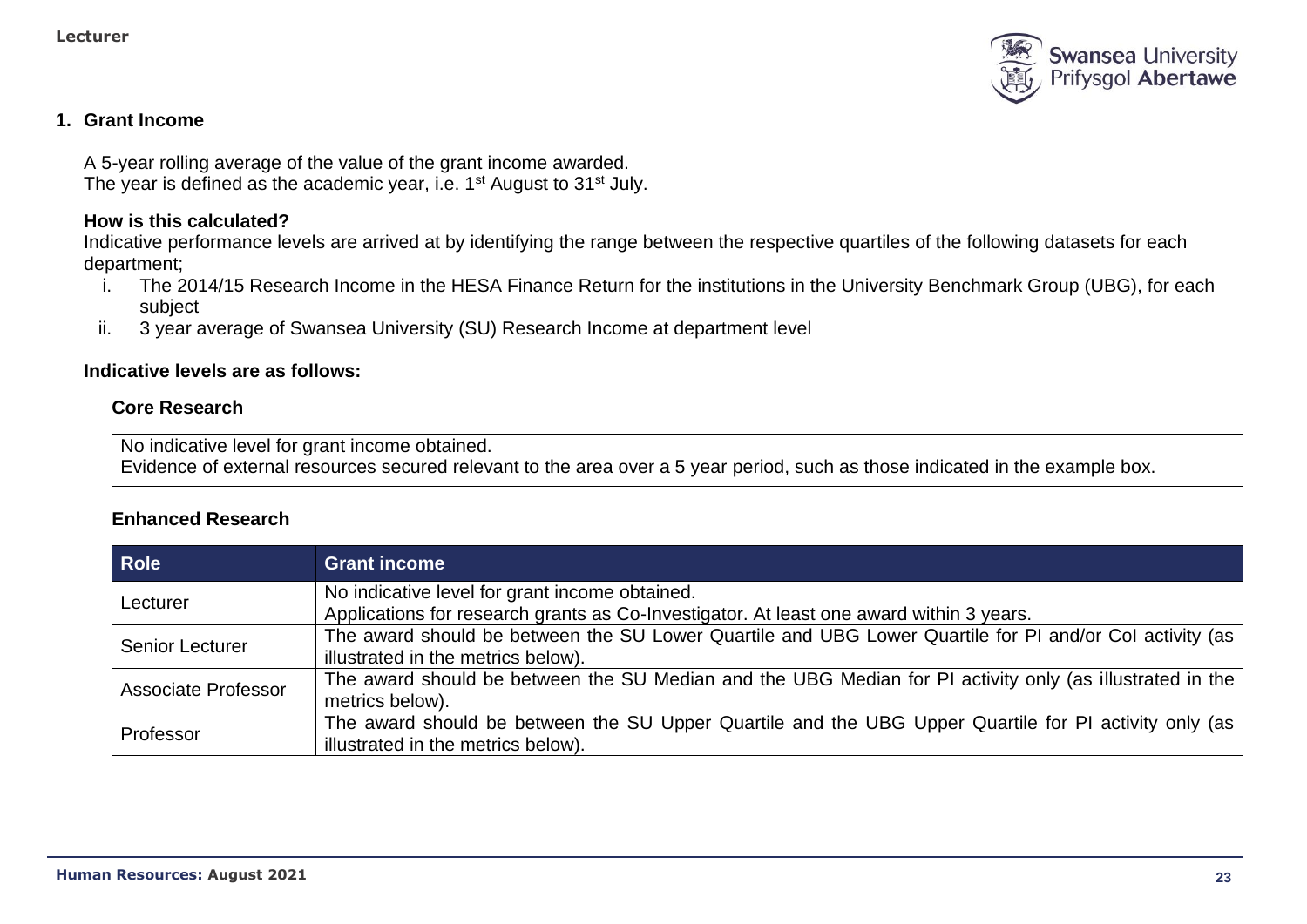

|                |     |                                             |                |                                          | <b>Senior Lecturer</b>  |
|----------------|-----|---------------------------------------------|----------------|------------------------------------------|-------------------------|
|                |     | <b>Med</b>                                  |                | LQ                                       |                         |
| <b>Swansea</b> |     | <b>Swansea</b>                              |                | <b>Swansea</b>                           | <b>UBG</b>              |
| 141            | 124 | 57                                          | 107            | 22                                       | 81                      |
| 64             | 37  | 23                                          | 16             | 18                                       | 15                      |
| 5              | 39  | $\overline{2}$                              | 30             | 1                                        | 22                      |
| 166            | 86  | 37                                          | 73             | 3                                        | 46                      |
| 156            | 177 | 18                                          | 129            | 4                                        | 95                      |
| 82             | 51  | 32                                          | 35             | 9                                        | 24                      |
| 46             | 121 | 15                                          | 80             | 9                                        | 69                      |
| 231            | 169 | 78                                          | 143            | 7                                        | 83                      |
| 87             | 37  | 13                                          | 29             | $\overline{2}$                           | 27                      |
| 29             | 74  | 18                                          | 51             | 8                                        | 30                      |
| 180            | 46  | 41                                          | 38             | 16                                       | 15                      |
| 31             | 22  | $\overline{7}$                              | 13             | 1                                        | $\overline{7}$          |
| 49             | 30  | 26                                          | 8              | 3                                        | $\overline{\mathbf{4}}$ |
| 4              | 12  | 0.4                                         | $\overline{7}$ | 0.2                                      | 3                       |
| 4              | 12  | 0.4                                         | $\overline{7}$ | 0.2                                      | 3                       |
| $\overline{7}$ | 21  | $\overline{2}$                              | $6\phantom{1}$ | 1                                        | $\overline{\mathbf{4}}$ |
| $\overline{7}$ | 13  | 4                                           | 4              | 0.3                                      | $\mathbf{1}$            |
| 72             | 23  | 17                                          | 16             | $\overline{2}$                           | $6\phantom{1}6$         |
| 72             | 23  | 17                                          | 16             | $\overline{2}$                           | $6\phantom{1}6$         |
| 29             | 21  | 15                                          | $6\phantom{1}$ | $\bf{0}$                                 | $\overline{\mathbf{4}}$ |
| 6              | 10  | $\overline{2}$                              | $\overline{7}$ | 0.9                                      | $\overline{2}$          |
| 40             | 46  | 37                                          | 38             | 33                                       | 15                      |
| 48             | 12  | 26                                          | 8              | 3                                        | 5                       |
| 5              | 12  | 4                                           | $\bf{8}$       | 3                                        | 5                       |
| 57             | 15  | 50                                          | 8              | 39                                       | $\overline{\mathbf{3}}$ |
|                |     | <b>Professor</b><br><b>UQ</b><br><b>UBG</b> |                | <b>Associate Professor</b><br><b>UBG</b> |                         |

*University Benchmark Group*

*Swansea University Data*

*Note: The indicative grant income is the total grant amount over the last 5 years, divided by 5 to give the annual average amount as shown in this table.*

*Uses HESA 2014-15 data and internal data 2012-13 to 2014-15 (includes ERDF and ESF funding)*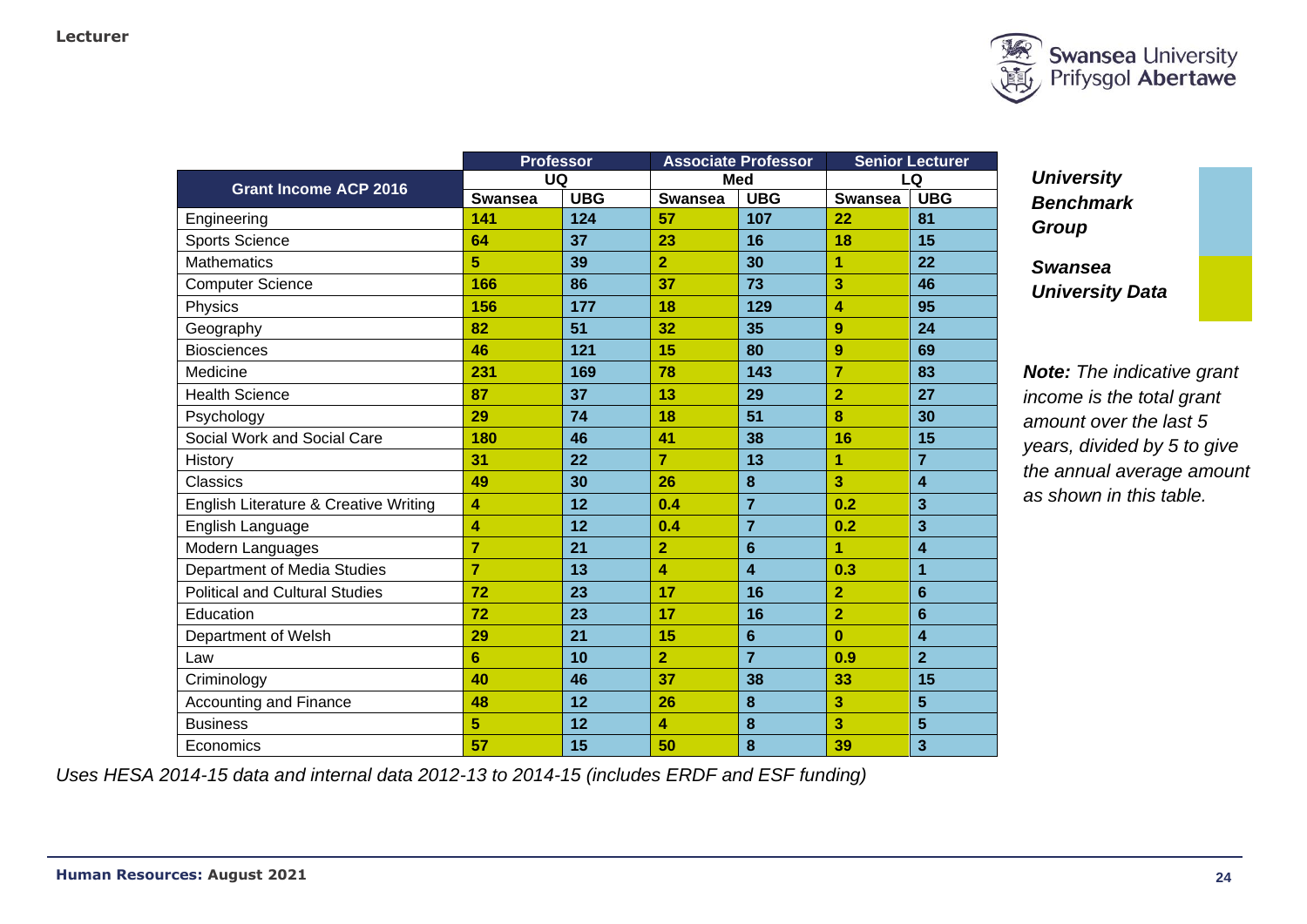

### **2. PGR Supervision**

This is the number of PGR students supervised during the academic year by first and second supervisor status.

**Indicative levels are as follows:**

## **Core Research**

No indicative level for PGR supervision

## **Enhanced Research**

| <b>Role</b>            | <b>PGR Supervision</b>                                                                                                                                                                                                                                                                                            |
|------------------------|-------------------------------------------------------------------------------------------------------------------------------------------------------------------------------------------------------------------------------------------------------------------------------------------------------------------|
| Lecturer               | No indicative level for PGR supervision as a first or second supervisor.<br>Part of a supervisory team of a current PGR student.                                                                                                                                                                                  |
| <b>Senior Lecturer</b> | At least 1 current student as first or second supervisor, as part of a record of PGR supervision and completion,  <br>including PhD                                                                                                                                                                               |
| Associate Professor    | Successful completion of at least 1 PGR student as first supervisor within a 5 year period and typically acting<br>as first supervisor for at least 1 student per year, as part of a sustained record of postgraduate research student<br>supervision and completion (including PhD).                             |
| Professor              | Successful completion of at least 2 PGR students as first supervisor within a 5 year period and typically acting<br>as first supervisor for at least 2 students per year, as part of an extensive and sustained record of successful<br>postgraduate research student supervision and completion (including PhD). |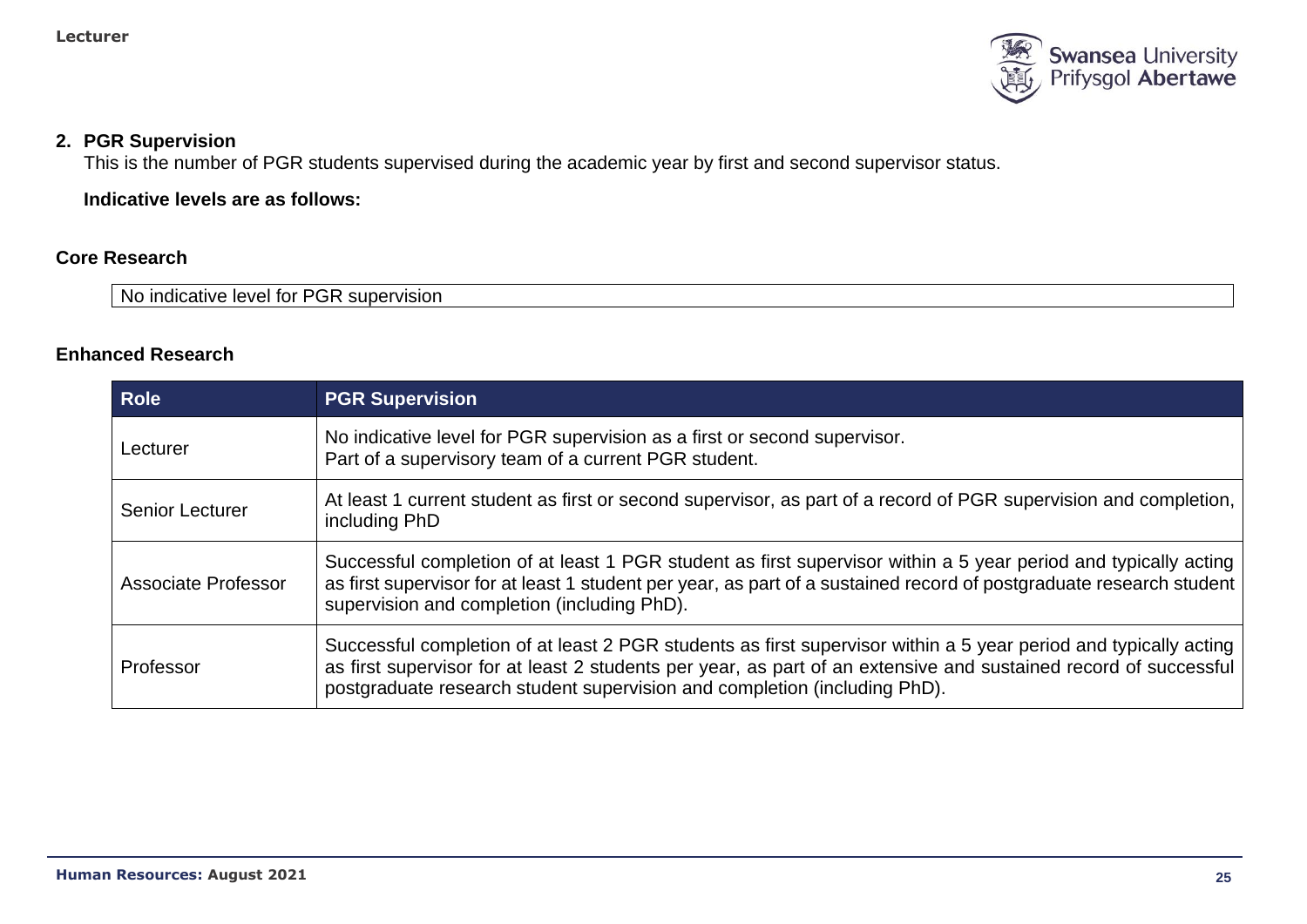

# **Appendix B** – **Teaching & Scholarship**

#### **Module Evaluation**

The average score of responses across all modules coordinated or taught for the module feedback questions:

- 1. Feedback on my work so far has helped to improve my learning
- 2. Overall, I am satisfied with the quality of the module
- 3. Overall I am satisfied with my experience of this lecturers teaching on this module

**How is this calculated?** The indicative performance levels are calculated by analysing the distribution of the score for the questions for each employee role. Quartile data was chosen to inform the minimum levels.

**Indicative levels are as follows:** 

## **Core Teaching**

| <b>ACP 2016</b>                                                                           |                      |
|-------------------------------------------------------------------------------------------|----------------------|
| <b>Module Evaluation Questions</b>                                                        | Lower Quartile (25%) |
| 1. Feedback on my work so far has helped to improve my learning                           | 3.8                  |
| 2. Overall, I am satisfied with the quality of the module                                 | 3.9                  |
| 3. Overall I am satisfied with my experience of this lecturers teaching on this<br>module | 4.0                  |

*Uses Internal 2015-16 data*

## **Enhanced Teaching & Scholarship**

| <b>ACP 2016</b>                                                                           | <b>Professor</b>               | <b>Associate</b><br><b>Professor</b> | <b>Senior</b><br><b>Lecturer</b> | <b>Lecturer</b>                   |
|-------------------------------------------------------------------------------------------|--------------------------------|--------------------------------------|----------------------------------|-----------------------------------|
| <b>Module Evaluation Questions</b>                                                        | <b>Upper Quartile</b><br>(75%) | <b>Median</b><br>Quartile (50%)      | 35 percentile<br>(35%)           | Lower<br><b>Quartile</b><br>(25%) |
| 1. Feedback on my work so far has helped to improve my learning                           | 4.5                            | 4.1                                  | 4.0                              | 3.8                               |
| 2. Overall, I am satisfied with the quality of the module                                 | 4.7                            | 4.3                                  | 4.0                              | 3.9                               |
| 3. Overall I am satisfied with my experience of this lecturers<br>teaching on this module | 4.8                            | 4.5                                  | 4.2                              | 4.0                               |

*Uses Internal 2015-16 data*

*Note: the 35th percentile is between the lower quartile (25%) and the median (50%).*